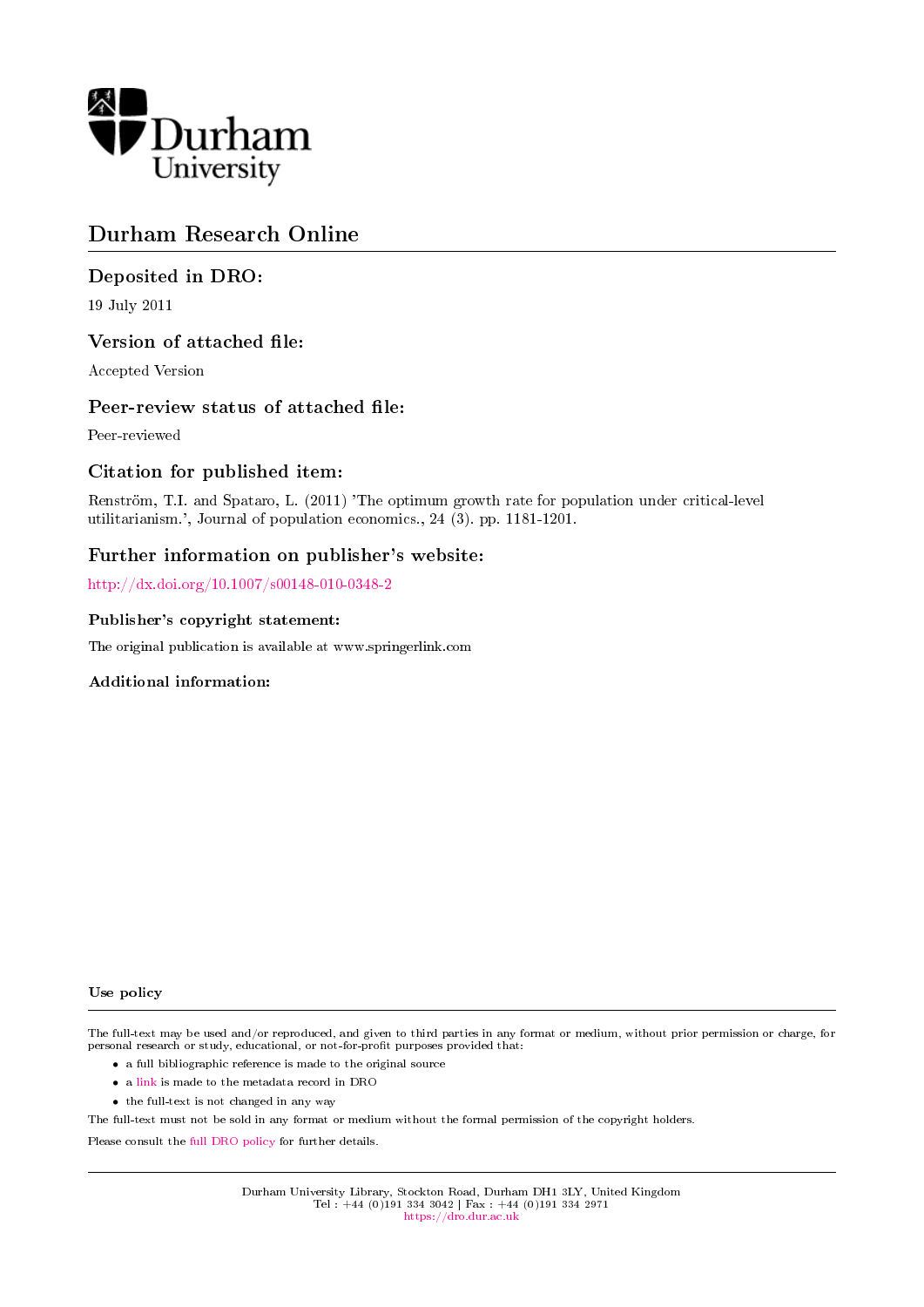# **The Optimum Growth Rate for Population under Critical-Level Utilitarism**

by Thomas I. Renström<sup>\*</sup> and Luca Spataro<sup>®</sup>

### Abstract

We characterize optimal consumption, capital and population growth rates of a production economy entailed with critical-level utilitarian preferences and endogenous population size. First, we show that, under standard conditions concerning preferences and technology neither classical utilitarianism (CU) nor average utilitarianism (AU) can avoid a corner solution for the population growth rate, in that the former would prescribe that the population grows at the maximum speed (i.e. the so called "repugnant conclusion") while according to the latter such a growth rate should take the minimum value (AU). Critical level utilitarianism (CLU) does deliver an interior solution for the population growth rate provided that the critical level belongs to a positive, open interval. Second, we show that the transition to the steady state is nontrivial, in that, while consumption and capital move in the same direction, as in the standard Cass-Koopmans-Ramsey model, the optimal population growth rate and the time needed for reaching the steady state depend crucially on whether the steady state value of the optimal population growth rate is an interior or a corner solution. Finally, we perform comparative dynamics exercises on the steady state show that: a) A positive technological shock increases both capital and population growth rates, while reduces consumption; b) An increase of the critical level parameter increases consumption, leaves the capital intensity unchanged and decreases the population growth.

**Keywords:** Social evaluation, critical-level utilitarianism, economic growth, population

**JEL Classification:** D63, D90, J13

### **1. Introduction**

 $\overline{a}$ 

It is well known that the evaluation of alternative public policies often implies the comparison of states of the world with different population. Such an evaluation becomes problematic when welfarist criteria are to be used, that is, criteria based on the well-being (utilities) of the individuals who are alive in different states of the world. Despite the relevance of this problem, the theoretical foundations of social evaluation with variable populations have received little attention in the literature. Typically, welfarist principles are adopted such as classical utilitarianism, where the objective is to sum the utilities over the population.<sup>1</sup>

However, these criteria cannot avoid the repugnant conclusion (Parfit (1976, 1984), Blackorby et al. (2002)), whereby any state in which each member of the population enjoys a life above neutrality is declared inferior to a state in which each member of a larger population lives a life with lower utility (Blackorby et al. (1995, 2002)). The implication of the repugnant conclusion is that population should grow at its maximum physically possible rate.

A strand of philosophical literature has argued that the repugnant conclusion is not a problem and that societies may avoid ending up in a situation with very large populations living just at existenceindifference level (see, for example Tännsjö (2002)). However, in economic models with classical utilitarianism those are precisely the equilibria likely to emerge. The reason is that with concave utilities (decreasing marginal utilities) for a given resource, *X,* an additive social welfare function will

University of Durham (UK). Email: t.i.renstrom@durham.ac.uk.

Dipartimento di Scienze Economiche, University of Pisa (Italy) and CHILD. Email: l.spataro@ec.unipi.it.

<sup>1</sup> With first-best intra-generational redistribution, the objective function becomes population size, *N*, times average utility, *u*: *Nu*.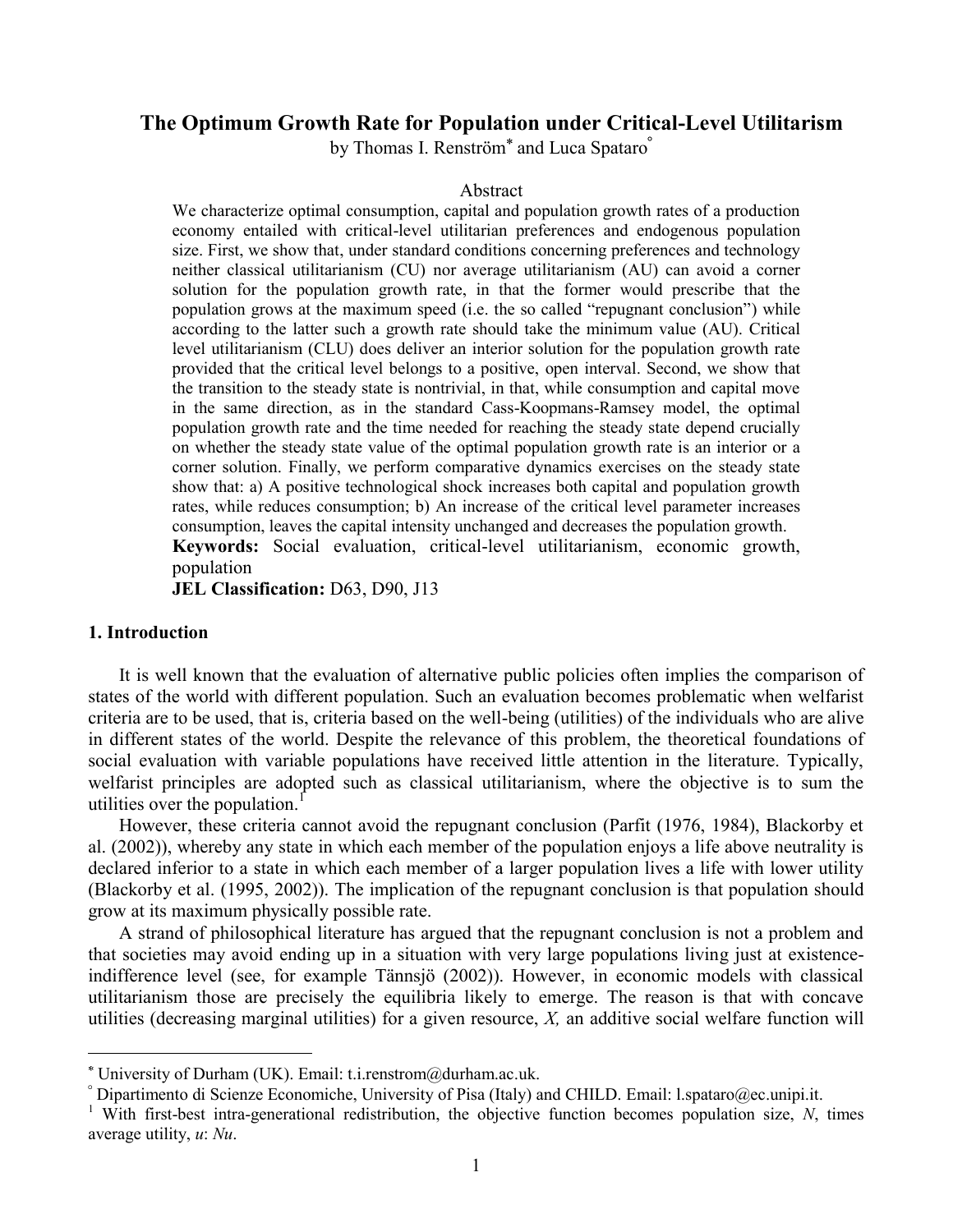take on a higher value for an  $N+1$  population where everyone consumes  $X/(N+1)$  than for an N size population where everyone consumes  $X/N$ . That is, for normalized utility  $(u(0)=0)$ , we have  $(N+1)u(X(N+1)) > Nu(X/N)^2$ . Consequently, the welfare function increases as N goes to infinity (in a sense one wants an infinite population where each individual consumes zero). If the resources can grow, as we will show, the problem does not go away (such in models with capital accumulation).

There are ways of avoiding the repugnant conclusion. Some earlier literature assumed objective functions of a particular (non-welfarist) form.<sup>3</sup> However, such objective functions may not have an axiomatic foundation. We believe an axiomatic foundation is important, especially since we are dealing with questions regarding life (who will live and who will not).

Critical-level utilitarianism is a population principle that can avoid the repugnant conclusion. It is axiomatically founded, derived from a social preference ordering (see Blackorby et al.  $(1995)$ ).<sup>4</sup> The critical level  $\alpha$  can be defined as the utility level of an extra-individual *i* who, if added to an unaffected population *N* with utility distribution u, would make the two alternatives socially indifferent, i.e. (*N*,*u*) as good as  $(N, u; i, \alpha)$ .<sup>5</sup>

In our paper we rely on work by Blackorby et al. (1997) allowing for the possibility of discounting the utilities of future generations. They show that a population and utility alternative  $(N, u)$  is preferred to another alternative  $(N^{\prime}, u^{\prime})$  if and only if

$$
\sum_{i\in N}\beta \quad u_i \quad \bullet \quad -\alpha \geq \sum_{i\in N'}\beta \quad u_i \quad \bullet \quad -\alpha \quad .
$$

Classical utilitarianism is a special case where  $\alpha$  is set to zero. However, as we will show, with  $\alpha$ =0, one cannot avoid the repugnant conclusion. Average utilitarianism cannot be obtained as a special case, but one has to ignore the summation over population (and only compare average utilities). The latter is close to the Samuelson (1975) formulation of optimal population growth, more recently analyzed by Jaeger and Kuhle (2009).

Several authors have criticised CLU: for example, according to Parfit (1984) CLU cannot avoid the repugnant conclusion, in that, as long as average utility is higher than α, it is always socially preferable to get larger populations with lower utility levels closer to  $\alpha$ ; and this would be "repugnant" if the critical level is too low (on the same argument see also Shiell 2008). Moreover, Broome (1992) argued that, if the critical level is set too high, then this would prevent the addition of a person whose life is worth living (i.e. with a positive utility level). In this case the same problems as those arising in presence of average utility would apply. Moreover, Ng (1986) pointed out that CLU involves counterintuitive social orderings in case the average utility is lower than  $\alpha$  (i.e. the so called "sadistic conclusion"; see also Arrhenius 2000).

Although we believe that the philosophical discussion on the relevance of the repugnant conclusion and on CLU is far from being closed, we still adopt the critical level utilitarian criterion for two reasons: first, as stated above, it represents a logically coherent and axiomatically founded device for dealing with social evaluation of population alternatives, and, second, by departing from the

<sup>&</sup>lt;sup>2</sup> To see this, for *a*, *b*, and γ∈ **a**, **i**, concavity of *u* implies *u*(γ*a* + (1-γ)*b*) > γ*u*(*a*) + (1-γ)*u*(*b*) by Jensen's inequality. Setting  $a = X/N$  and  $b = 0$  (using  $u(0)=0$ ), and  $\gamma = N/(1+N)$  gives the result.

<sup>&</sup>lt;sup>3</sup> E.g. Barro and Becker (1988) and Becker and Barro (1989).

<sup>&</sup>lt;sup>4</sup> Among other non utilitarian principles, seem, for example, Golosov, Jones and Tertilt (2007).

<sup>&</sup>lt;sup>5</sup> Therefore, nothing precludes comparisons of alternatives where individuals have utilities below the critical level. This implies that adding a person with negative utility to a population may be preferred to an alternative where all individuals have positive utilities. This is the so called "sadistic" conclusion (see Arrhenius (2000) and Blackorby et al. (2005)).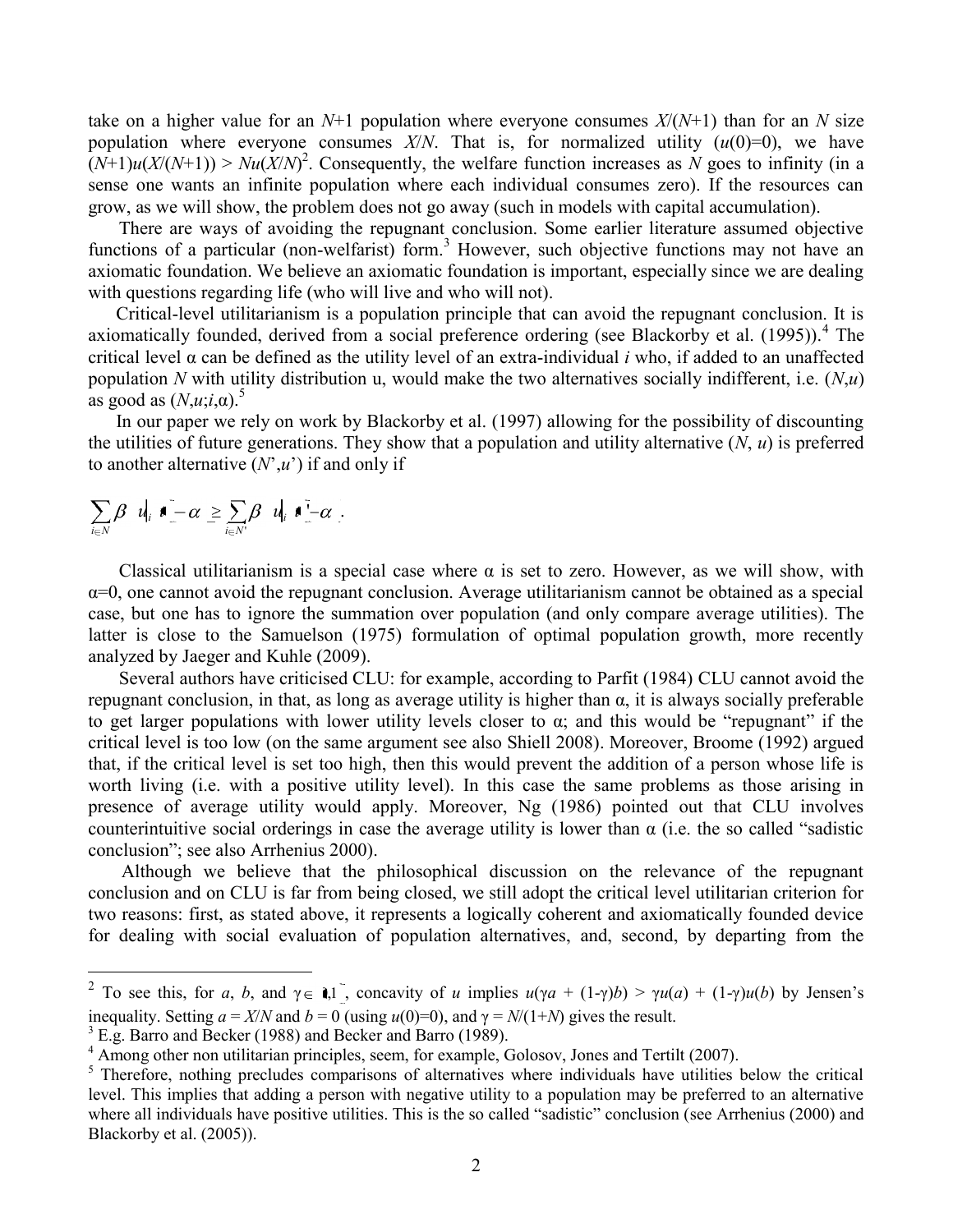existing literature, we introduce production and physical capital and analyze the outcomes under critical-level utilitarianism. To the best of our knowledge, this has not been done before.

Moreover, we will show that in presence of CU the system would not have an interior solution for  $n<sub>1</sub>$ , in that in the long run it would be optimal to boost population as fast as possible. Hence, the repugnant conclusion would occur. The CU solution is avoided, i.e. an interior solution for the population growth rate emerges, only if the critical level is strictly positive and higher than a threshold level (thus, to some extent answering to the point raised by Parfit 1984.

On the other hand, we show that according to the AU view, the population should decrease as fast as physically possible. The AU solution can be avoided only if the critical level is not too high (thus to some extent addressing the point raised by Broome 1992). Finally, as for the point raised by Ng (1986), the author proposed a possible solution called the "number-dumpened critical level" (see also Hurka 1983 and 2000 on this point). Although interesting, the latter criteria violate one of the axioms on which CLU is based (namely, the "independence of the long dead"), which seems particularly undue in our context, in which we deal with the intertemporal distribution of resources and population growth.<sup>6</sup> For all these reasons we still decide to adopt CLU and to leave the analysis of the implications of the above mentioned alternative social ordering criteria for future research.

Finally, in a recent work Shiell (2008) argues that neither CU nor CLU can avoid (a revised version of the repugnant conclusion) under an unrestricted domain, that is, if population size and per person utility can be chosen independently. Moreover, Shiell provides examples of situations (i.e. sufficient conditions) in which the repugnant conclusion is avoided both in CU and CLU. Our work, on the one hand, is in line with Shiell (2008), because we also cannot choose per capita utility and population size independently due to the capital accumulation constraint. Moreover, in line with Shiell, we show that the modified-RC can be avoided under CLU provided that a restricted domain is imposed (i.e. critical level belonging to a positive, open interval). However, we depart from Shiell (2008) in several respects: first, among other things, we assume capital accumulation, which prevents one of the crucial assumptions by Shiell to hold (i.e. Shiell"s law of conservation of matter). Moreover, in line with the tradition of the CLU literature, we assume zero neutral consumption.

One can take either a normative or a positive view on our paper. Under the normative view, we see the objective function as a social ordering and the solution states how population, consumption, and capital *should* evolve over time. Under the positive view, we take a dynastic decision maker, with critical-level utilitarianism as altruistic preferences and provide an alternative view for interpreting the differences in growth paths undertaken by developed and developing countries.

Precisely, in the present work we characterize the steady state solution and show that neither CU nor AU can avoid a corner solution for the steady state. Second, we show that CLU preferences can avoid such a dichotomous result provided that the critical level belongs to a positive, open interval.

Moreover, we show that, along the transition path towards the steady state, capital accumulation and per capita consumption move in the same directions and that the features of the dynamic path undertaken by the economy are strongly dependent on whether the steady state value of the population growth rate is a corner or an interior solution.

Finally, by carrying out comparative dynamics exercises, we show that: a) a positive technological shock increases both optimal capital and optimal population growth rates, while reduces consumption, at the steady state; b) an increase of the critical level parameter increases optimal consumption, leaves the optimal capital intensity unchanged and decreases the optimal population growth at the steady state.

The paper is organized as follows: after presenting the model, in section 3 we characterise the steady state and, in section 4 we analyze the dynamics of the model and in section 5 we perform a comparative dynamics analysis.

 $\overline{a}$ 

<sup>6</sup> See Blackorby et al. (2005) for an extensive assessment of this and other criteria.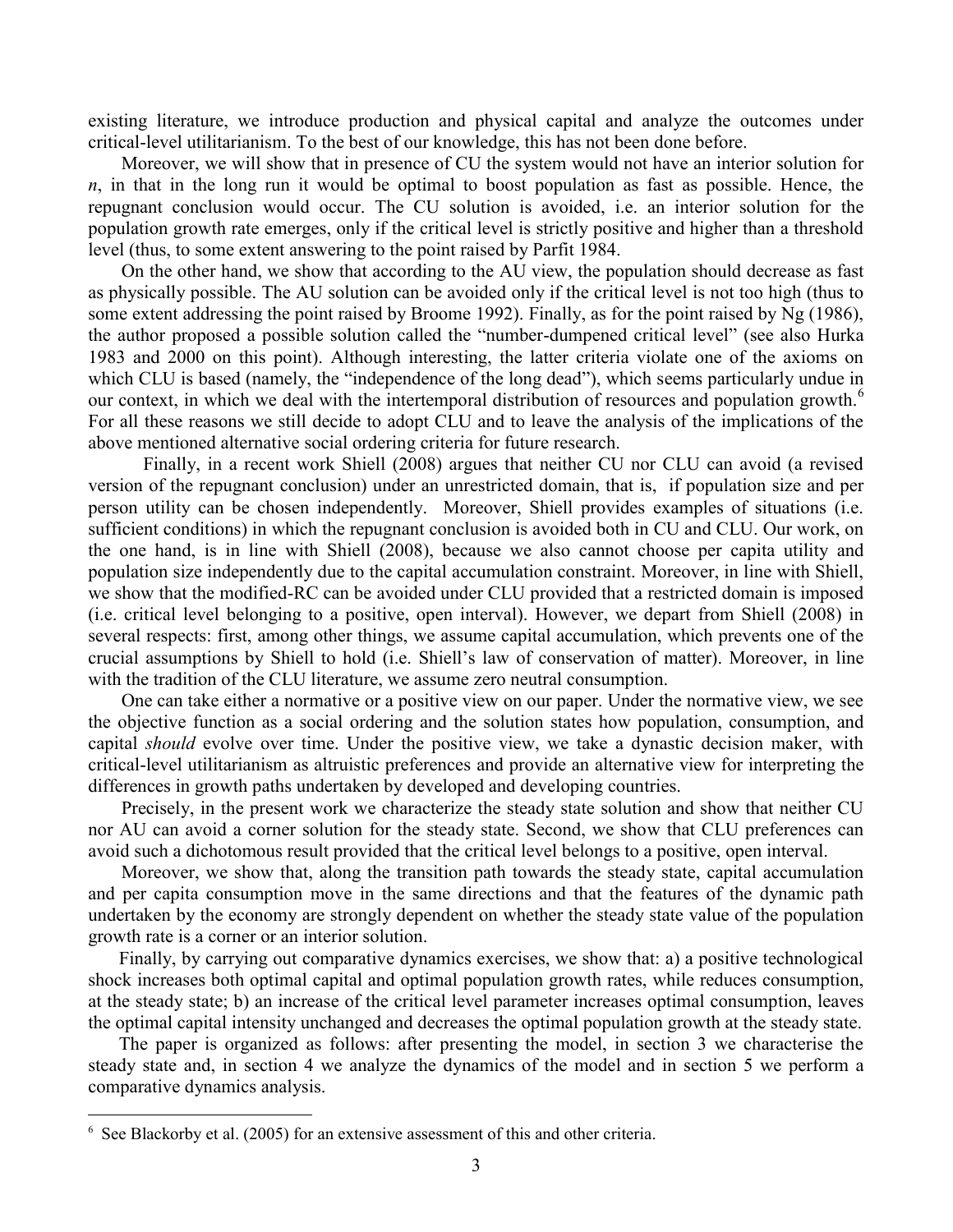### **2. The economy**

We make the simplifying assumption that each generation is alive for a period, and life-time utility is  $u(c_t)$ , where  $c_t$  is life-time consumption for that individual. This means that generations will not overlap. This assumption can be relaxed without changing the fundamental properties of the model. We also follow the convention that  $u=0$  represents neutrality at individual level (i.e. if  $u<0$  the individual prefers not to have been born), and denote the critical level as  $\alpha$ . Furthermore, we will conduct the analysis in continuous time (it is more tractable given the nature of the problem). Then the birth-date dependent critical level utilitarian objective is

$$
\max \int_{t=0}^{\infty} V_t e^{-\rho} u \, d_t = \alpha \, \underline{t} t \tag{1}
$$

where  $u(c_t)$  is the instantaneous utility function, increasing and concave in  $c_t$ .  $\alpha$  is the critical level of utility, and  $\rho > 0$  is the intergenerational discount rate. Since we fix neutrality consumption to zero (i.e. u(0)=0), this implies that  $c^{\alpha}$ , satisfying *u*( $c^{\alpha}$ )=α, is strictly positive. The population size,  $N_t$ , grows at rate  $n_t$ , i.e.

$$
\frac{\dot{N}_t}{N_t} = \mathbf{1}_t. \tag{2}
$$

We assume that there are lower and upper bounds on the population growth rate:  $n<sub>t</sub> \in \left[ \sqrt{n} \right]$ . Realistically, there is a physical constraint at each period of time on how many children a parent can have. There is also a constraint on how low the population growth can be. First, we do not allow individuals to be eliminated from the population (there is no axiomatic foundation for that). Second, even if nobody wants to reproduce (or is prevented from doing so by the planner) there will always be accidental births.

Assuming a CRS production technology,  $F(X_t, N_t)$ , and capital depreciation rate  $\delta$ , the capital accumulation equation is:

$$
\dot{K}_t = \nabla \mathbf{K}_t, N_t = \dot{K}_t - \delta \dot{K}_t \tag{3}
$$

Clearly, from eq. (1) the problem has a solution only if  $\rho > \bar{i}$ , which we assume throughout our analysis.

### **3. The optimal solution**

The problem is to maximize (1) subject to (2)-(3), and  $n<sub>t</sub> \in \int_{0}^{\infty} \pi$ , taking  $K_0$  and  $N_0$  as given. The current value Hamiltonian is:

$$
H = \nabla_t u \cdot \mathbf{d} \cdot \mathbf{I}_t - \mathbf{L} + \mathbf{I}_t \cdot \mathbf{A} \cdot \mathbf{K}_t, N_t = \nabla_t N_t - \nabla_t \cdot \mathbf{I}_t + \nabla_t N_t + \nabla_t \cdot \mathbf{I} - \mathbf{I}_t + \nabla_t \cdot \mathbf{I}_t - \mathbf{I}_t
$$
\n<sup>(4)</sup>

The first order conditions are the following: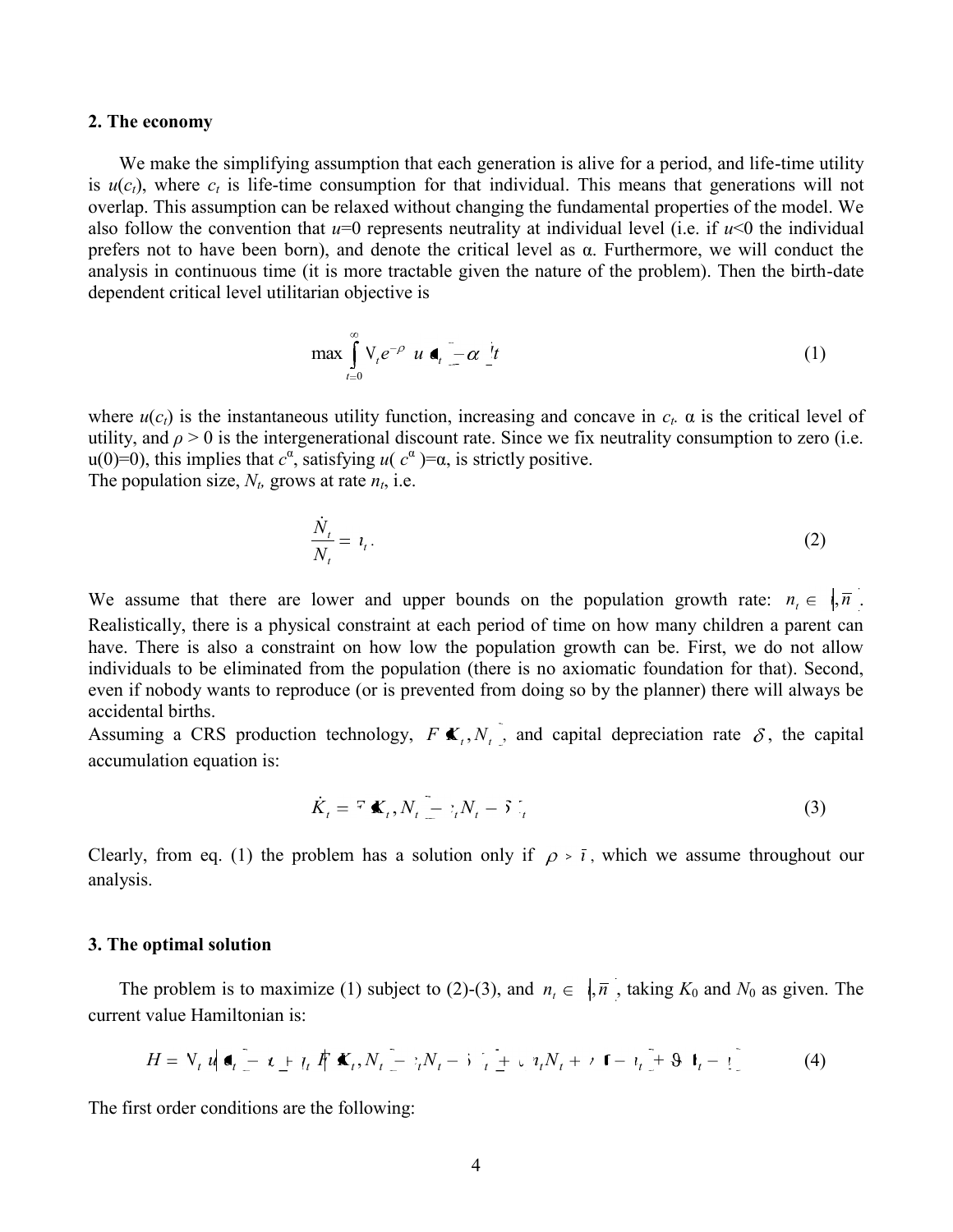$$
\frac{\partial}{\partial t} = V_t u'_t - I_t q_t = 0 \Rightarrow \quad t = \gamma_t \tag{5}
$$

$$
\frac{\partial}{\partial t_i} = \rho_{t_i} - i_t \Rightarrow t_i \quad \delta + \rho - \bar{r}_{K_i}
$$
\n
$$
(6)
$$

$$
\frac{\partial I}{\partial r_i} = \rho \lambda - \lambda \Rightarrow \lambda = \rho - \iota_t \lambda - \mathbf{w}_t - \alpha - \iota_t F_{N_t} - \iota_t
$$
 (7)

$$
\frac{\partial H}{\partial n_t} = \lambda V_t - V + \theta = 0 \tag{8}
$$

and the transversality conditions

$$
\lim_{t \to} e^{-\rho} q_t K_t = 1, \lim_{t \to} e^{-\rho} \lambda N_t = 1.
$$
 (9)

Let us define the capital intensity *N*  $k = \frac{K}{\sqrt{2}}$ , such that, by exploiting constant returns to scale in the production function we can write:  $F(K,N) = \forall f \mathbf{k}, F_N(K,N) = f(k) - f'(k)k$ . The capital accumulation constraint is then

$$
\dot{k}_t = f \mathbf{t}_t - \dot{\mathbf{t}}_t - \delta + \mathbf{t}_t) k_t. \tag{10}
$$

Combining (5) and (6) gives the consumption Euler equation

$$
\dot{c}_t = \frac{u'(c_t)}{-u'(c_t)} \int_0^t (k_t) - 5 \tag{11}
$$

Finally, combining (7) and (5) we get:

$$
\lambda = \rho - i_t \lambda - \mathbf{M}_t - \alpha - i_t F_{N_t} - i_t
$$
 (12)

which, together with transversality conditions in (9), complete the set of the dynamic equations of our model. An optimal path  ${c_t, n_t, k_t}$  has to satisfy equations (8)-(12). Before characterizing the steady state solution of the model, it is worth noting that, in principle, along the transition path  $n_t$  can be either interior or a corner solution. Hence, we turn to discuss both cases separately.

# *3.1 Ideal population sizes*

It is clear from equation (8) that there may be corners regarding the population growth rate. E.g. if  $\lambda^7$  is positive then v is positive and the constraint  $n \leq \bar{i}$  is binding, i.e. the population should reproduce

<sup>&</sup>lt;sup>7</sup> For notational purposes in the remainder of this work we omit time subscripts whenever no ambiguity results.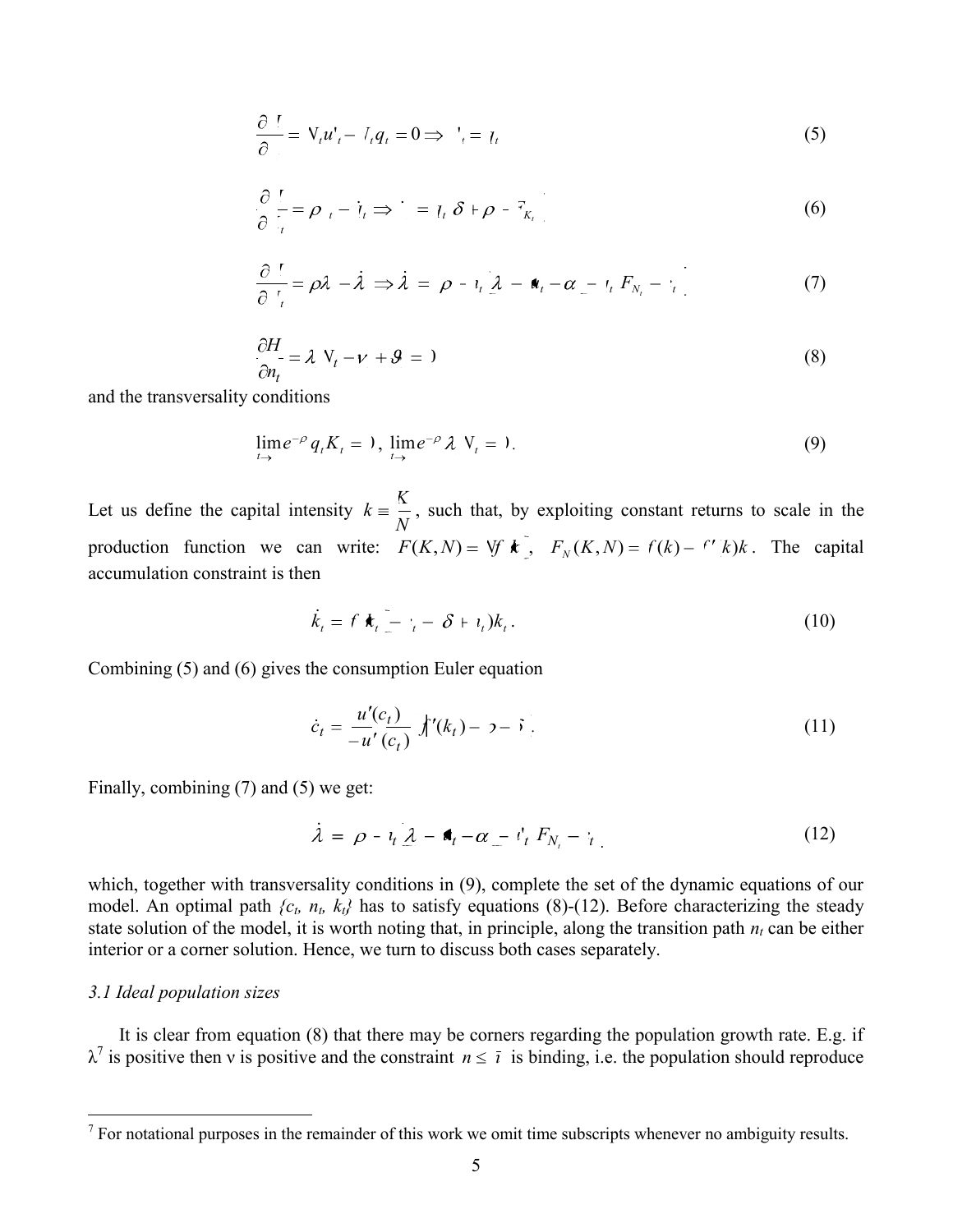itself as much as possible<sup>8</sup>. If  $\lambda$  is negative, N is too large and population growth should be at its physical minimum (i.e. only accidental births should happen). When  $\lambda$  is zero, the marginal value of population size is zero and consequently it constitutes an ideal size (at that instant of time any population growth rate will do, i.e. society/planner is indifferent with respect to the population growth rate). We will characterise ideal population sizes in a way suitable for the dynamic analysis.

Ideal population sizes are characterised by  $v = \mathcal{G} = 0$ , i.e. both the multipliers associated with the constraint for  $n_t$  are zero. As mentioned above, in turn these conditions imply, from eq. (8), that  $\lambda = 0$  if we were to remain at ideal size forever. Then from eq. (7) we obtain  $u - \alpha = q[c - F_N]$ . Hence, by using eq.  $(5)$  we get:

$$
\Psi : \frac{u - \alpha}{u'} - c + F_N = 0 \tag{13}
$$

where  $\Psi$  : ) relates *c* to *k* (recall that  $F_N = f(k) - f'(k)k$ ). Equation (13) states that the addition to social welfare of increasing the population at the margin,  $u - \alpha$ , should equal the marginal value (in utility units) of what a newborn takes out of society,  $u'(c)[c-F_N]$ . What an individual takes out of society is the difference between what she consumes,  $c$ , and what she brings,  $F<sub>N</sub>$  (the marginal value of labour). If the social value of one more person is the same as the cost, society (or planner) is indifferent in altering the population size. Notice also that (13) holds when  $u<\alpha$ . In that case society may be indifferent in bringing an individual with lower utility than the critical level if such an individual brings more to society than taking out, i.e. if  $F_N$  >  $c$ . Even lives not worth living  $(u<0)$  can be brought into existence just because of the resource gain.

As for the shape of the  $\Psi$  : ) locus, by differentiating (12) one obtains

$$
\left. \frac{dc}{dk} \right|_{\Psi} = \frac{f''(k)k}{\left( \frac{-u'' \mathbf{d} - \iota}{u'^2} \right)} < \frac{1}{2} \quad \text{if} \quad \mathbf{M} - \alpha > \frac{1}{2} \,. \tag{14}
$$



<sup>&</sup>lt;sup>8</sup> The co-state  $\lambda$  is the shadow value of *N*, consequently when  $\lambda$  is positive, *N* is too low and should be increased.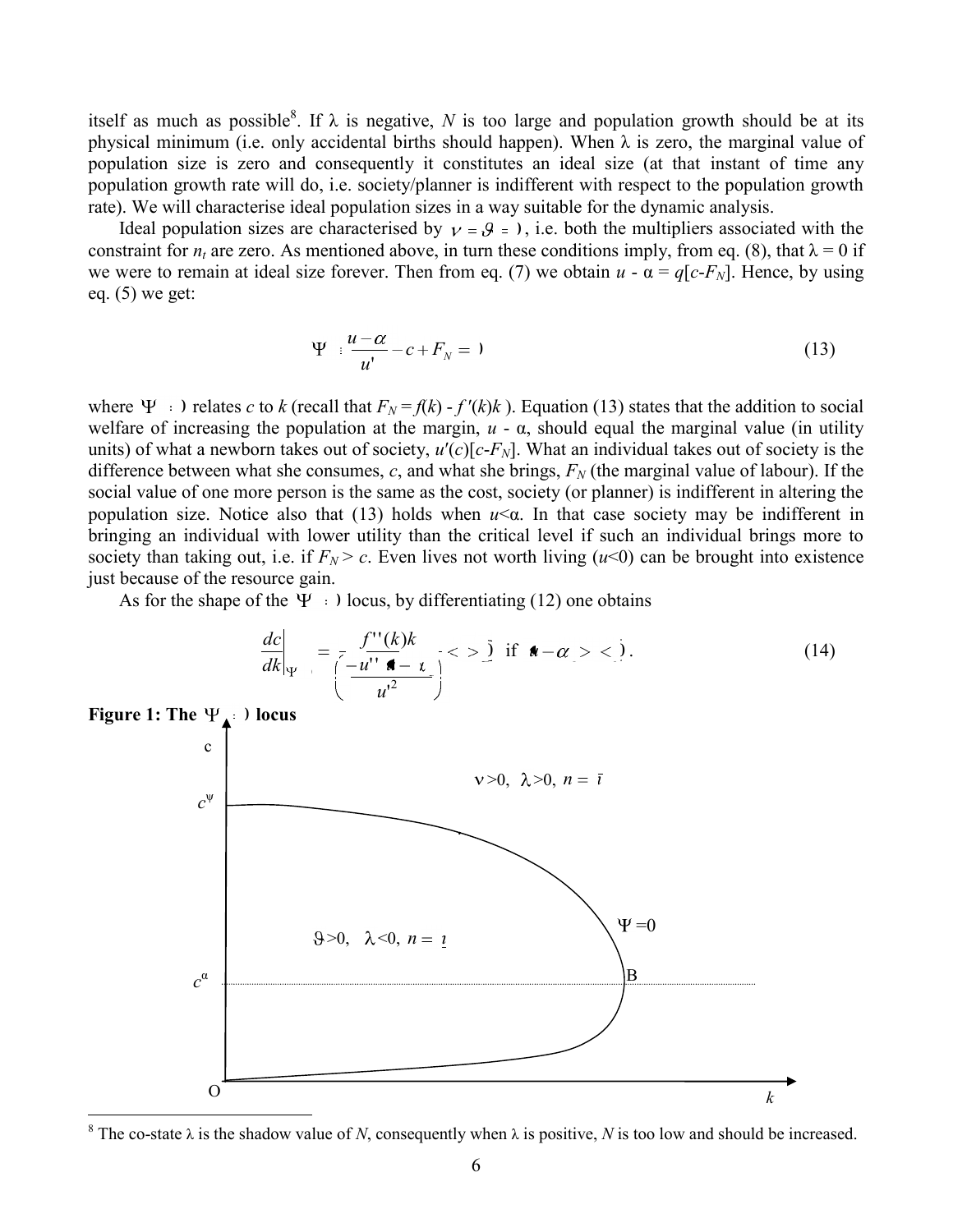Note that, when *u* tends to  $\alpha$ , eq. (14) tends to  $-\circ$ . Let us call  $c^{\alpha}$  the level of *c* satisfying  $u(c^{\alpha}) = \alpha$ . In Figure 1 we depict the locus  $\Psi$  : ) for the case when  $\lim u'(c) = \circ$ . If  $u'(0)$  is finite, the lower part of  $c\rightarrow 0$ the locus will cut the horizontal axis at some *k*>0. This would not change our analysis. Moreover, it is easy to verify that  $\frac{\partial c}{\partial \alpha} = \frac{1}{u'} > 0$ 1 *u*  $\frac{c^{2}}{c^{2}}\frac{1}{u'}$  > 1 and  $\frac{\partial c^{\psi}}{\partial \alpha} = -\frac{u'^{2}}{1 - \alpha}$  iv > 1  $\mathbf{r}$  $u - \alpha$  *u*  $\frac{c^{\psi}}{c} = -\frac{u'^2}{\psi} > 0$ , where  $c^{\psi}$  is the intercept of the  $\Psi \to 0$  on the vertical axis. Thereby, as  $\alpha$  is reduced, the intercept  $c^{\psi}$  and the critical-level consumption  $c^{\alpha}$  are reduced as well. Furthermore, let us define the point  $\mathbf{A}^{\alpha}$ , *k* satisfying  $\Psi$  : ) (point B in Fig. 1). From eq. (13) this point is such that  $c^{\alpha} = F_N \triangleleft r$  and thus  $\frac{c^{\alpha}}{\partial c^{\alpha}} = -\frac{1}{kf^{\alpha}} > 0$ 1  $c^{\alpha}$  *kf*  $\frac{k}{k}$  =  $-\frac{1}{k}$  > ). Hence, as the critical level decreases the  $\Psi$  : ) shrinks because  $c^{\psi}$  decreases and point B moves south-west (because  $c^{\alpha}$  is reduced). Finally, when  $\alpha$  goes to zero the  $\Psi$  : ) locus shrinks to the origin. To see this, substituting for  $k = 0, c = 0$  into (13), gives  $\alpha = 0$ . Moreover, due to concavity of *u*, when  $\alpha = 0$  we get that  $\frac{1}{2} - c \geq 0$ *u*  $\frac{u}{c} - c \ge 0$  and, thus,  $\Psi \rightarrow 0$  for any  $k > 0$ .

Since  $\Psi$  =0 is a relationship between per-capita consumption and capital, the equation gives all combinations of *c* and *k* such that society (or planner) is indifferent in increasing or reducing the population. This combination, however, can never coincide with an optimal consumption-capital trajectory. This implies that trajectories will go outside those combinations and possibly coincide at certain points. This means that, typically, on a trajectory towards the steady state, either population is too small, and population will grow at  $\bar{n}$ , or too large, and only accidental births take place.

We can now provide the following proposition showing some characteristics of optimal trajectories:

**Proposition 1.** For optimal trajectories remaining outside the  $\Psi$  : ) locus, the population growth rate is at its physical maximum,  $n_t = \bar{i}$ , while for those remaining inside the  $\Psi \rightarrow 0$  locus population grows at its physical minimum (i.e. only accidental births take place),  $n_t = \mu$ .

*Proof* Integrate (7) between  $t_0$  and *T* to obtain

 $\overline{a}$ 

\n
$$
\text{ween } t_0 \text{ and } T \text{ to obtain}
$$
\n

\n\n $\frac{1}{\lambda} e^{-t_0} \left( \rho_{s,0} \right) \, ds - \lambda_{0} = -\int_{t_0}^{T} e^{-t_0} \left( \rho_{s,0} \right) \, ds \, dt$ \n

\n\n $u \left( c_t \right) - \alpha - t_t \left( F_{N_t} - t_t \right) \frac{dt}{dt}$ \n

Then, as  $T \to \infty$ , by exploiting the transversality condition<sup>9</sup> we have

$$
\lambda_{t_0} = \int_{t_0}^{\infty} e^{-\int_{t_0}^{t} (\rho - s) ds} u \Big|_{t_0}^{t} (c_t) - \alpha - t'_t (F_{N_t} - t_t) \frac{1}{dt}
$$
 (15)

Clearly for a consumption-capital trajectory reaching the  $\Psi$  : ) locus at date  $t_0$ , and remaining there forever,  $\lambda_{t_0} = 0$  and the population size is ideal. If a trajectory remains outside the  $\Psi \to 0$  locus from

<sup>9</sup> Note that  $\lim_{x \to 0} \lambda e^{i_0} = V_{t_0}^{-1} \lim_{x \to 0} e^{-i_0} \lambda N_t$  $t_0$   $t$  $a<sub>s</sub>$   $\frac{d}{ds}$  $\lim_{T \to \infty} \lambda e^{t_0} = V_{t_0}^{-1} \lim_{t \to \infty} e^{-t} \lambda N$ *T*  $\lim_{\lambda \to 0} \frac{f(\lambda - \lambda_{\text{max}})}{f} = V_{t_0}^{-1}$  lim  $(\rho_{\text{--S}})$  $V_{t_0} = V_{t_0}^{-1}$  lim  $e^{-\lambda} \lambda N_t$ , which is equal to zero if the transversality condition holds.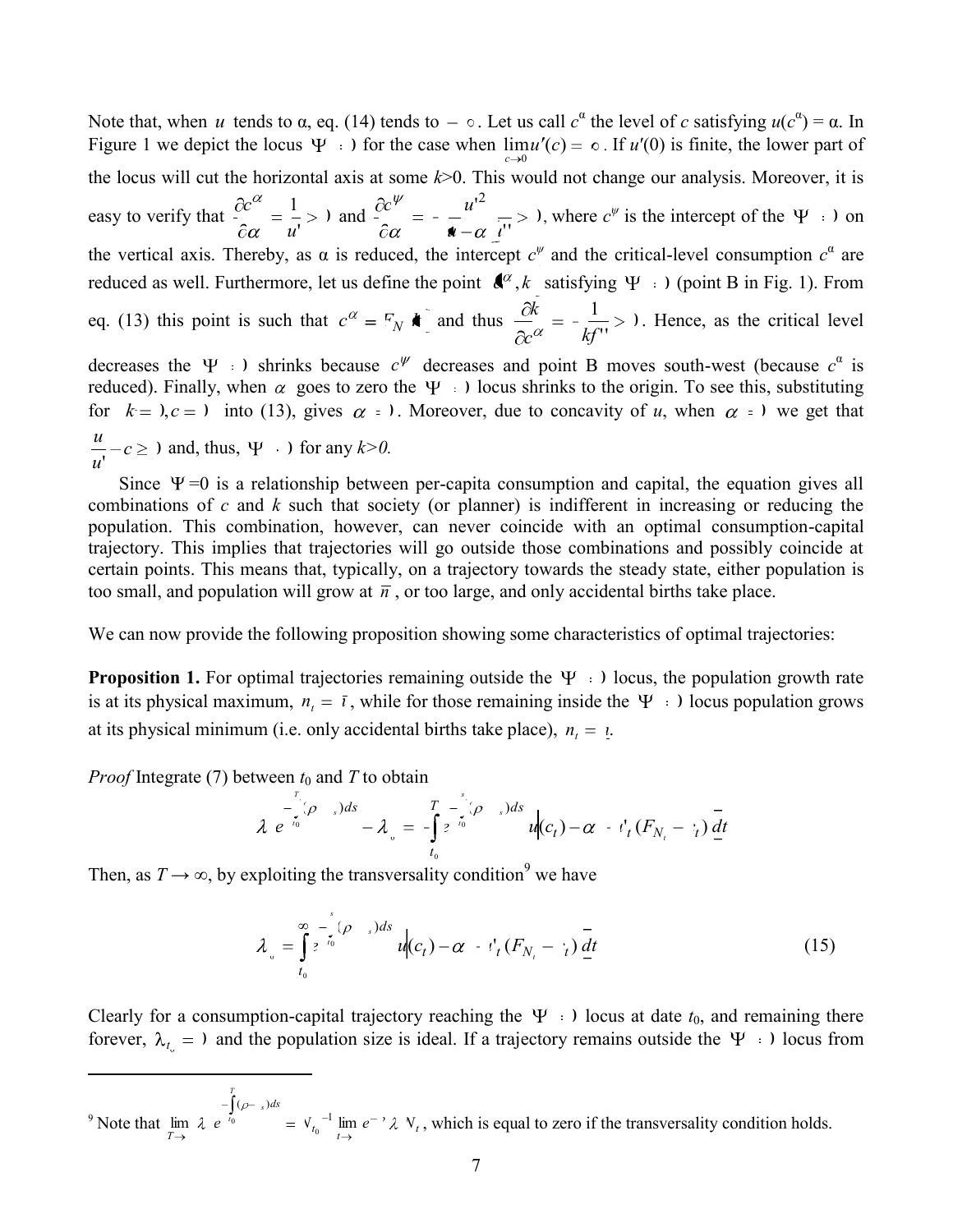date  $t_0$  and onwards, then  $\lambda_{n} > 0 \Rightarrow v_{n} > 0 \Rightarrow \lambda_{n} = \overline{i}$ . The argument is reversed for trajectories remaining inside the  $\Psi$  : )  $locus.$ 

### *3.2 The steady state solutions*

In this subsection we lay down the properties of a steady state and the conditions for its existence. It is clear from Proposition 1 that we will have corners along a transition path, and the only possibility of interior solution is at a steady state. The steady state equilibrium is given the vector  $c^{ss}$ ,  $k^{ss}$ ,  $n^{ss}$ solving the following equations:

$$
f'(k^s) = \mathfrak{z} \quad (16)
$$

$$
f(k^{ss}) - \delta \cdot i^{ss} \overline{k}^{ss} = z^{ss} \tag{17}
$$

$$
\frac{u(c^{ss})-\alpha}{u'c^{ss}} = x^{ss} - f(k^{ss}) - f'(k^{ss})k^{ss} \text{ if } n^{ss} \in \mathfrak{t}, \overline{n} \tag{18a}
$$

$$
\frac{u(c^{ss})-\alpha}{u'(c^{ss})} > (c^{ss}-f(k^{ss})-f'(k^{ss})k^{ss}) \text{ if } n^{ss} = \overline{\imath} \mathbf{A}^{ss} = \underline{\imath} \qquad (18b)
$$

Equations (16)-(18) are obtained by setting the time derivatives to zero in (10) and (11) and (12), and by using (13).

We now discuss the role of the critical level in determining the steady state solution. To start with, we consider the extreme case of  $\alpha = 0$  which corresponds to Classical Utilitarianism.

### **Figure 2: The steady state solution: Classical Utilitarianism case**

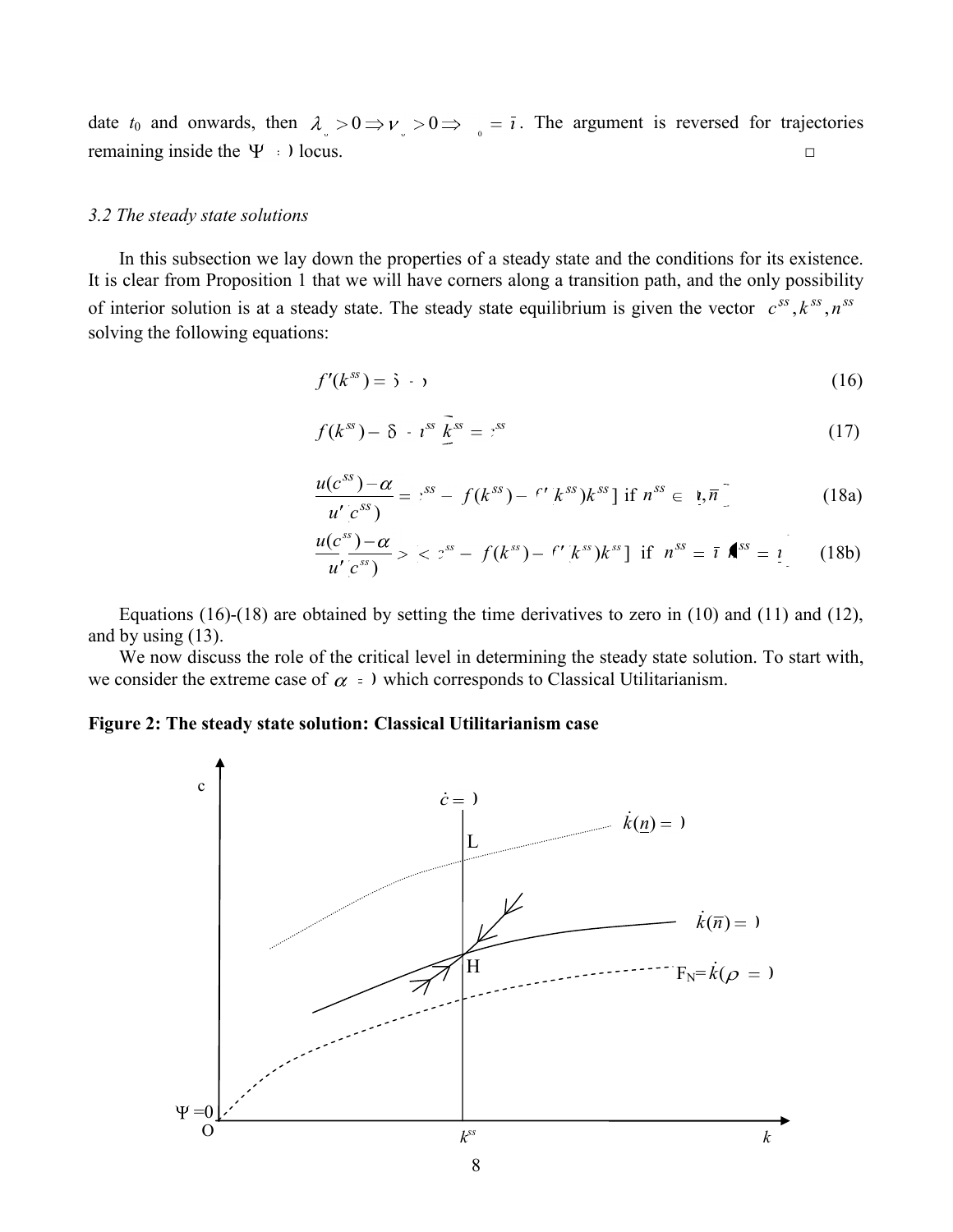Recall that in such a case the  $\Psi$   $\mapsto$  locus depicted in Figure 1, shrinks to the origin. As shown in Figure 2 there are two possible candidates for the steady state equilibrium: points L and H, corresponding to  $n^{ss} = i$  and  $n^{ss} = i$ , respectively. Nevertheless, by the following Proposition we show that only point H is the optimal solution.

**Proposition 2:** Under Classical Utilitarianism (i.e. critical level  $\alpha = 0$ ) population growth rate is at its maximum at all times  $(n_t = \bar{i})$ . Consumption and capital converge asymptotically toward a unique steady state described by (16) and (17).

Proof. By concavity of *u* and  $u(0)=0$ , we have  $u \geq v'c \quad \forall c \geq 0$ . By using this in (15) and setting  $\alpha = 0$ , one has that  $\lambda > 0$   $\forall k > 0$ . Therefore  $n = \overline{i}$  is optimal at all times. The system now behaves as a standard Cass-Koopmans-Ramsey model guided by eqs.  $(10)$  and  $(11)$ .

Let us now consider the case of positive critical levels. In Fig. 3 we depict two curves representing the ) locus for two different values of α:  $\alpha$  and  $\alpha$ , with  $\alpha < \alpha$ . The two values are chosen in such a way that the corresponding  $\Psi$  : ) loci cut the two steady points H and L.





 $\overline{a}$ 

This corresponds to impose that  $\alpha$  ( $\alpha$ ) is such that *k* and *c* associated with point H (L), satisfying eqs. (16) and (17), also satisfy eq. (18a). Hence, these values are  $10<sup>10</sup>$ .

$$
\alpha = \iota \bullet - i' \bullet \rho - i \overline{k}^{ss}
$$
\n
$$
\alpha = \iota \bullet - i' \bullet \rho - i \overline{k}^{ss}
$$
\n
$$
\alpha = \iota \bullet - i' \bullet \rho - i \overline{k}^{ss}
$$
\n
$$
\text{where } \overline{c} \equiv \overline{\gamma}_N^{ss} + \rho - i \overline{k}^{ss} \text{ and } \underline{c} \equiv \overline{\gamma}_N^{ss} + \rho - i \overline{k}^{ss}.
$$
\n(19a)

Note that the conditions given by equations (19a) and (19b) can be interpreted as domain restrictions analogous to the analysis by Shiell (2008).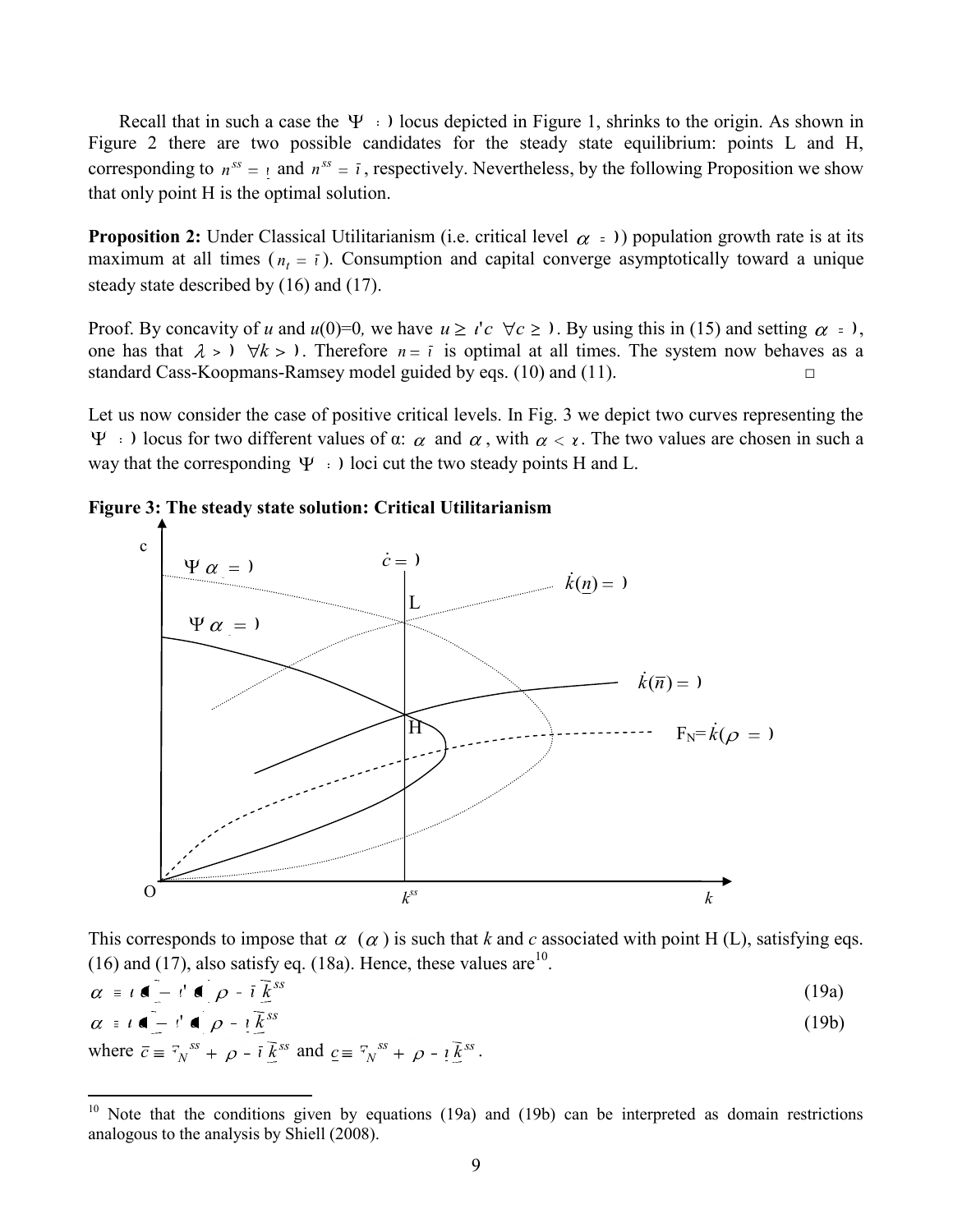We can now state the following Proposition providing the conditions under which Critical Level Utilitarianism generates either a corner or an interior solution for the steady state population growth rate.

**Proposition 3:** Under Critical-Level Utilitarianism (i.e. critical level  $\alpha \rightarrow 0$ ) if  $\alpha \leq \alpha$  the steady state population growth rate is at its maximum ( $n^{ss} = \bar{i}$ ); if  $\alpha \geq \bar{i}$  the steady state population growth rate is at its minimum  $(n^{ss} = i)$ ; if  $\alpha > x > x$  the steady state population growth rate is an interior solution  $n^{ss} \in \mathbb{R}, \overline{n}$ . Steady state consumption and capital are described by eqs. (16) and (17).

Proof: Recall that by construction, if  $\alpha = \alpha$ , the steady state  $c, k^{ss}, \overline{n}$  satisfies (16) (17) and (18a) and hence, by (15)  $\lambda = 0$ . Now, if  $\alpha$  from this position is lowered,  $\Psi$  in (13) turns positive and, by (15), turns positive as well. Consequently  $\bar{n}$  is optimal and  $c, k^{ss}, \bar{n}$  is the steady state.

On the other hand, since by construction, when  $\alpha = \alpha$ , the steady state  $c, k^{ss}, n$  satisfies (16) (17) and (18a) and hence, by (15)  $\lambda = 1$ . Now, if  $\alpha$  from this position is increased,  $\Psi$  in (13) turns negative and, by (15),  $\lambda$  turns negative too. As a consequence *n* is optimal and  $c, k^{ss}, n$  is the steady state. Finally, if  $\alpha > \alpha > \alpha$  then neither  $c, k^{ss}, \overline{n}$  nor  $c, k^{ss}, \underline{n}$  are steady states and the solution will be  $c^{ss}$ ,  $k^{ss}$ ,  $n^{ss}$  with  $c^{ss} \in \mathfrak{k}, c$  and  $n^{ss} \in \mathfrak{k}, \overline{n}$ . To show this, take  $k^{ss}$  from (16) and substitute for it into  $(17)$  and  $(18a)$ ; then substitute  $(17)$  in  $(18a)$  to get

$$
\alpha = \iota \mathbf{F}_N^{ss} + \rho - \iota^{ss} \underline{k}^{ss} - \iota^{\prime} \mathbf{F}_N^{ss} + \rho - \iota^{ss} \underline{k}^{ss} \rho - \iota^{ss} \underline{k}^{ss}
$$
 (20)

which provides all couples of  $\alpha$  and *n* satisfying (16), (17) and (18a). Note that  $k^{ss}$  is independent of  $\alpha$ . By differentiating (20) one gets:

$$
\frac{dn^{ss}}{d\alpha} = \frac{1}{u'' \rho - n \underline{k}^{ss^2}} < 1
$$

that is, a negative relation between  $\alpha$  and  $n^{ss}$ . By (19) we know that if  $\alpha = \alpha$ , then  $n^{ss} = \overline{i}$  and if then  $n^{ss} = i$ . Hence, for any  $\alpha \in \alpha, \alpha$  we have  $n^{ss} \in i, \overline{n}$  and, therefore, by (17) we have  $c^{ss} \in \mathfrak{f}, \underline{c}$ ,  $c$  .

So far we have shown that when  $\alpha$  is sufficiently low, (i.e. lower than  $\alpha = \alpha$ ) the steady state solution under Critical Level Utilitarianism corresponds to the one obtaining from Classical Utilitarianism. We will now show that when the critical level is set very high (i.e. higher than  $\alpha$ ) the steady state solution for *n* under CLU corresponds to the solution obtained under another known population criterion, namely Average Utilitarianism (AU).

In fact, in case the latter criterion is adopted, one seeks to maximize average utility, that is

$$
\max \int_{t=0}^{\infty} e^{-\rho} \, u \, \mathbf{e}_t \, \overline{d}t \, .
$$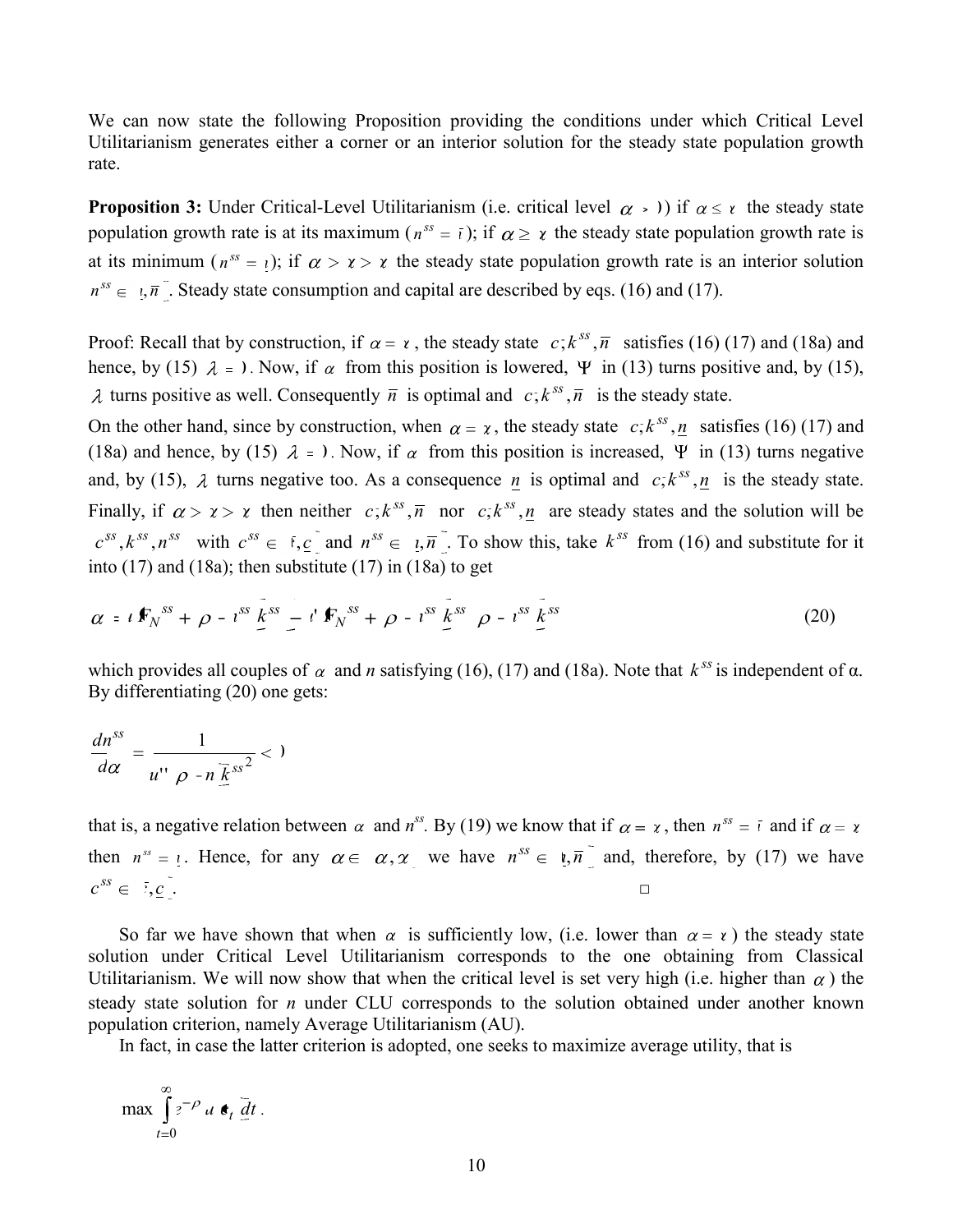Since only per capita consumption enters the objective function, the appropriate constraint on this problem is eq. (10). We see that in eq. (10) *n* enters as a "cost" and therefore it should take on the lowest possible value, that is,  $n^{ss} = i$ , thus corresponding to CLU solution when  $\alpha > i$ . This is point L in Figures 2 and 3.

Hence, we can conclude that neither CU nor AU can avoid corner solutions for the population growth rate; on the contrary, CLU can generate an interior solution if the critical level is in an open, positive interval, i.e.  $\alpha \in \alpha$ ,  $\alpha$ .

### **4. Transitional dynamics**

In this section we discuss the dynamic properties of the system by distinguishing two cases, according to whether the steady state solution for *n* is interior or a corner.

### *4.1 The case of interior solution for the rate of growth of population*

Suppose that  $\alpha \in \chi, \alpha$ , i.e. an interior steady-state solution for *n* exists. To analyze the transition dynamics we need to keep track of two systems. System (I) applies to trajectories that remain inside the b locus (i.e. when λ<0). In this dynamical system we have  $\vec{k} = f(k_t) - δ \cdot \vec{1} \cdot \vec{k}_t - \vec{i}_t$ . The  $\vec{k} = 0$ locus for system (I) is drawn in Figure 4, with a solid line where it applies (and dotted where it does not apply). It crosses the  $\dot{c} = 0$  locus in point L. Similarly, system (II) applies to trajectories that are outside the  $\Psi$  : ) locus (i.e. when  $\lambda > 0$ ). In this system  $\dot{k} = f(k_t) - \delta \cdot \bar{n} \cdot \vec{k}_t - c_t = 1$ . The  $\dot{k} = 1$  locus here is depicted with a solid line where it applies and a dotted where it does not (crossing the  $\dot{c}$  = ) locus in point H). Inside and outside the  $\Psi \cdot$  locus,  $\lambda$  is changing value over time, but is not affecting the dynamical system of per-capita capital and per-capita consumption (equations (10) and (11)), as *n* is constantly at a corner. Therefore, the 2x2 per-capita consumption and capital system can be analysed independently (just keeping track of the sign of  $\lambda$ , to determine at which corner *n* is). So a 3x3 system is not needed.

The optimal trajectory is shown in Figure 4, leading to point E. If the initial per-capita capital stock is lower than its steady state value,  $k^{ss}$ , it is optimal to move along an unstable trajectory in the system (I) (i.e.  $n = i$ ). This trajectory moves north east away from the steady state in the system (I). Eventually, in finite time, it reaches the intersection of the  $\psi=0$  and  $\dot{c}=0$  loci, and the population growth rate jumps from  $n \neq n$  to  $n^{ss}$ , and the economy remains in this point forever. Consequently, the steady state is reached in finite time. Similarly, if the initial per-capita capital stock is greater than the steady state value, it is optimal to take an unstable trajectory in system (II) (where  $n = \bar{i}$ ), moving south west, away from the would-be steady state in that system. In finite time the  $\Psi$  : ) and  $\dot{c} = 0$ intersection is reached, and the  $\bar{n}$  falls to  $n^{ss}$ . Again the steady state is reached in finite time. In the light of the analysis above, we can summarize our findings in the following Proposition:

**Proposition 4.** For critical level  $\alpha = x$ , x the unique steady state (with  $n^{ss}$  interior:  $n^{ss} \in \mathfrak{k}, \overline{n}$ ) is stable and is reached in finite time. If  $k_0 < k^{ss}$ , then during the transition path,  $n = 1/2$ , and consumption and capital increase over time. At the time when  $k^{ss}$  is reached *n* is raised to  $n^{ss}$ . If  $k_0 > k^{ss}$ , then during the transition path,  $n = \bar{i}$ , and consumption and capital decrease over time. At the time when  $k^{ss}$  is reached *n* is lowered to  $n^{ss}$ .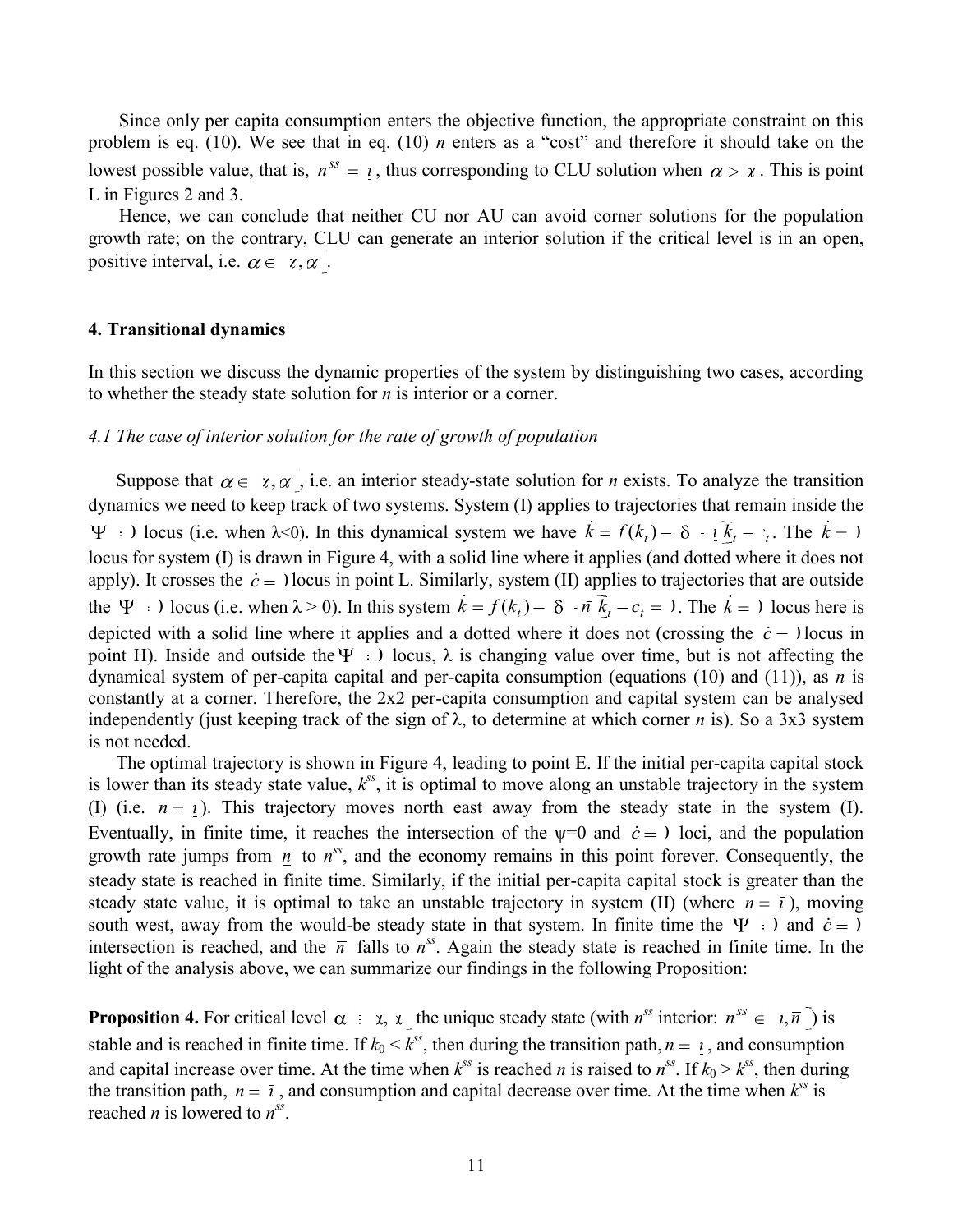**Figure 4: The phase diagram of the model**



Proof: As seen in Proposition 3 when  $\alpha \in \alpha$ ,  $\alpha$  there exists only one steady state, and in this steady state  $n^{ss} \in \ell, \overline{n}$ . In constructing the proof we follow Koopmans (1965).

When  $k_0 < k^{ss}$ , an increasing consumption path is optimal by equation (11). The steady state must be approached from below. Any trajectory approaching and reaching the steady state will be inside the ) locus, i.e. where  $λ < 0$  (follows from (15), since the integral is over negative values). Consequently the constraint is binding and by (8),  $n = i$ . The dynamics is then guided by the system  $\dot{k} = f(k_t) - \delta - i \overline{k}_t - i_t$  and (11). The stable trajectory in this system cannot be taken (this trajectory ends in the steady state where  $\vec{k} = 0$  for  $n = 1$ , -point L in Fig. 4- and there  $\lambda > 0$ , prescribing  $n = \bar{i}$ ). Instead there is a trajectory with lower initial consumption moving away from the otherwise stable trajectory reaching the point  $[k^{ss}, c^{ss}]$  at, say, time  $t_1$ . When this point is reached, the control previously being kept at  $n = i$  switches to  $n^{ss}$ , yielding  $\dot{k} = 1$ , (follows from (10) and (17)). At this point  $\dot{c} = 1$  by (11) and (16). Since capital and consumption remain on the  $\Psi$  : ) locus forever, the integral in (15) is zero (follows by (18a)), so  $\lambda(t_1) = 0$ , (and  $n^{ss}$  satisfies the optimality condition). Population size is ideal. This is the only trajectory satisfying the optimality conditions (8)-(12). Any other trajectory will cross over the  $\Psi$  : ) locus, and either diverge to the left (reaching  $k=0$  in finite time, making consumption dropping to zero, and violating equation (11)), or diverging to the right (and in finite time reaching a point  $k = k : f \mathbf{A} - \delta \cdot n$ ) $k = 1$ , where consumption hits zero and violates equation (11)).

When  $k_0 > k^{ss}$ , the equation (11) prescribes a decreasing consumption path. Any trajectory moving down and left, toward the steady state, will be in the region where  $\lambda > 0$ , i.e. outside the  $\Psi \rightarrow 0$  locus (follows from (15)). Consequently  $n = \bar{i}$ . The dynamics is guided by  $\dot{k} = f(k_t) - \delta \cdot \bar{n} \cdot \vec{k}_t - c_t = 0$  and (11). Again, there is only one trajectory leading to the steady state. When reached, say, at time  $t_2$ , the control *n* is lowered from  $n = \bar{i}$  to  $n^{ss}$ , and consequently  $\dot{k} = \dot{j} = \dot{c} = 0$ . Remaining on the  $\Psi \rightarrow 0$  locus, yields  $\lambda(t_2) = 0$  (by (15) and (18a)).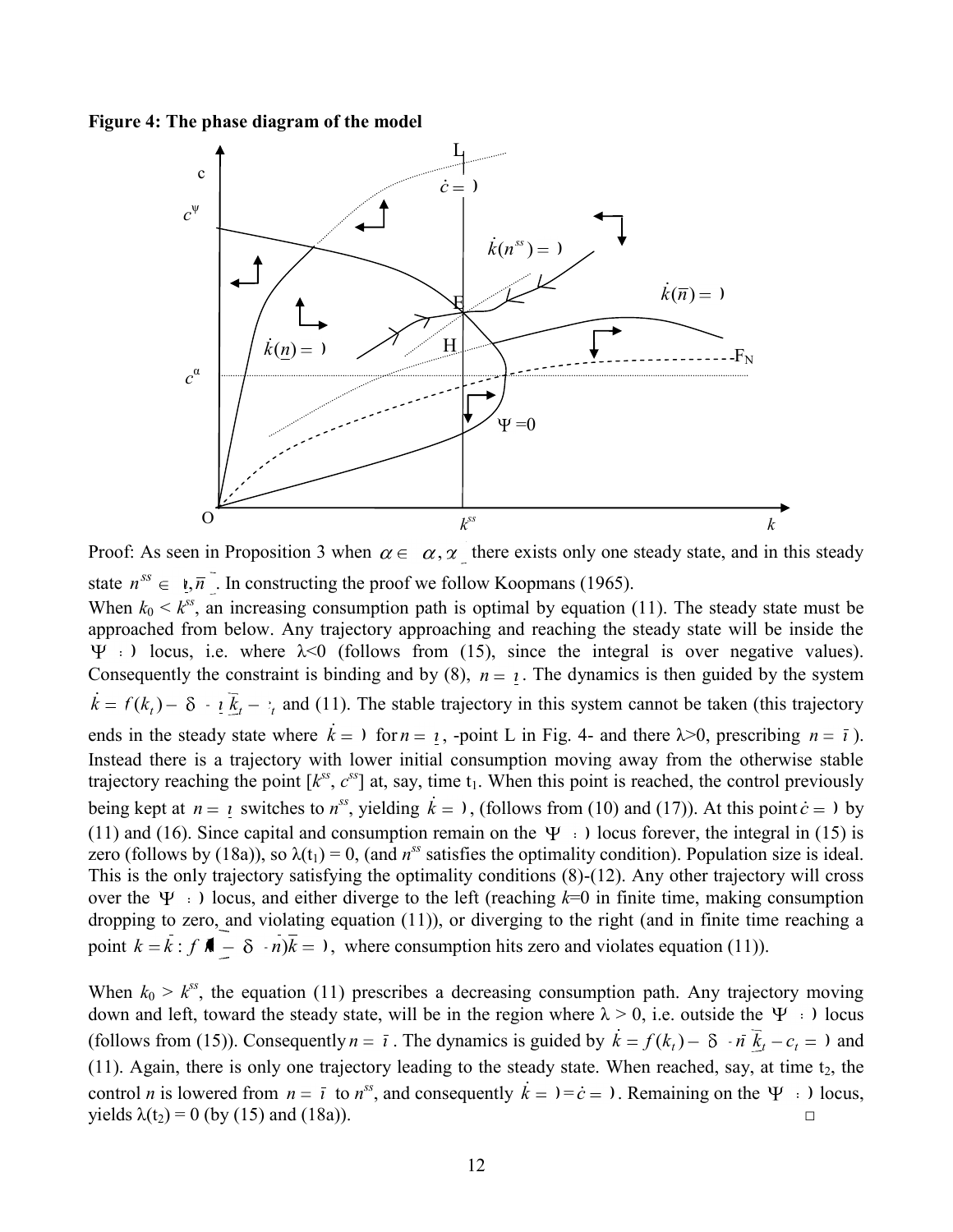Let us now comment on some particular features of the solution. First, from our analysis it may well be the case that it is optimal to choose the lower limit of population growth even if individuals"utility is higher than the critical level (i.e.  $u > x$ ). However, such a result does not depend on the hypothesis of capital accumulation, since it would obtain also in the "static model" with given resources. The reason is that in this case the social value of one extra person is lower than his/her cost (i.e.  $c - f - f'k$ *u*  $\frac{u-a}{v} < d - f - f'k$ ), which may well happen also in the static case. Second, it may appear somehow counterintuitive that the solution involves a discrete jump of the rate of growth at the steady state value, in finite time. However, this feature does not represent a problem because all equations (5)- (9) are well defined in the presence of such a discrete change (in that the population rate of growth is a

#### *4.2 The case of non-interior solution for the rate of growth of population*

control variable and  $\lambda$  is continuous, approaching zero on the  $\Psi$  : ) locus).

We saw in section 3.2 that if  $\alpha$  is too low or too high in relation to threshold values of  $\alpha$  we have corner solutions for *n*. These threshold values are functions of  $\rho$ ,  $n \neq n$  and  $\bar{n}$  (equation 19), as well as other primitives. Here, we limit ourselves to variations in the discount rate,  $\rho$ . Keeping  $\alpha$  constant we can find threshold values of  $\rho$ , for having an interior solution. We define one threshold value as  $\rho$ : in equation (19a), and  $\rho$ :  $\alpha = \gamma$  in equation (19b). Consequently, for  $\rho \in \mathcal{P}$  we have an interior solution, and for discount rates outside this interval we have corners. Two corners are depicted in Figure 5.



#### **Figure 5: Corner steady states**

In either cases both consumption and capital intensity will behave exactly as they would do in a classical Cass-Koopmans-Ramsey growth model (given that the population would be exogenous).

We now characterize and discuss the dynamic properties of our model in the presence of corner solutions.

First, it can be shown that either equilibria are saddle path stable.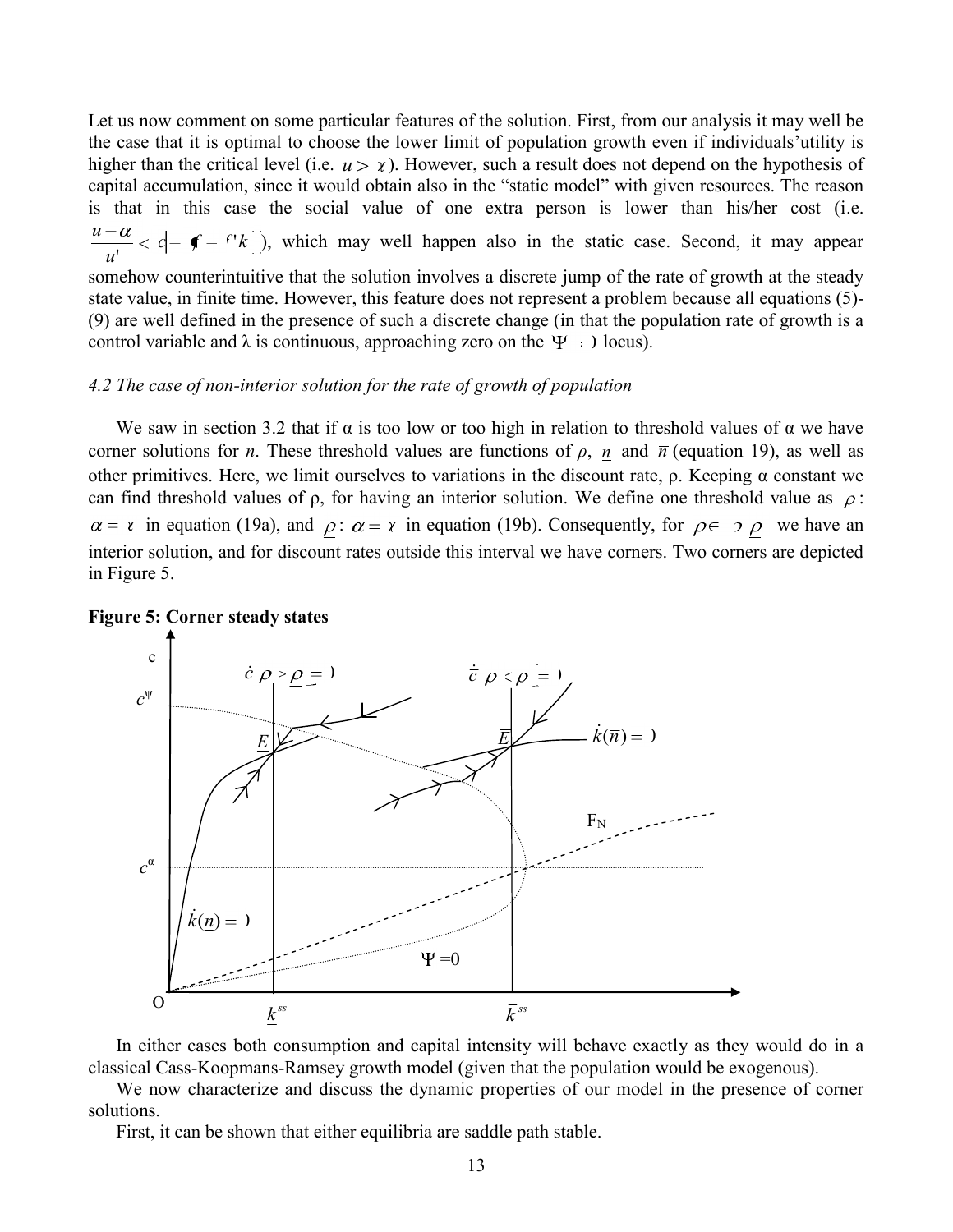Take eqs. (10), (11) and (12) and let us linearize them around the steady state. We get that

$$
\begin{pmatrix} \n\dot{c} \\
\dot{k} \\
\dot{k} \\
\dot{l}\n\end{pmatrix} = J \begin{pmatrix} c - c^{ss} \\
k - k^{ss} \\
\lambda - \lambda\n\end{pmatrix}
$$
 where  $J = \begin{pmatrix} 0 & -\frac{u'}{u''} f'' & 0 \\
-1 & f' - \delta - n & 0 \\
-u'' \mathbf{F}_N - c \mathbf{F}_N & -\frac{u'}{u' k f''} & \rho - n \end{pmatrix}$ 

The eigenvalues  $\omega$  of the matrix H are  $\omega = \rho - n > 0$ ,  $\omega_{3} = \frac{\rho - 1}{2} + \frac{1}{2} \left| \frac{\rho - 1}{2} \right| + \frac{\pi}{2} f''$  $\frac{1}{2}$  +  $\sqrt{\frac{\rho - i}{2}}$  +  $\frac{u'}{u''}$  $\hat{ }$  $\frac{1}{2}$ , 3 =  $\frac{p}{2}$  +  $\frac{p}{2}$  +  $\frac{p}{2}$  +  $\frac{p}{2}$  +  $\frac{p}{2}$ *u*  $\frac{1}{x}$   $\left(\frac{\rho - i}{x}\right)$  +  $\frac{u'}{u}f''$  the latter two with opposite signs; since two eigevalues are positive and one is negative, we can conclude that the steady state point is saddle point.

As for the dynamics, consider the case when  $\rho > 0$ . By looking at Figure 5 we can see that if  $k_0 < \frac{1}{2}$  is optimal to move along the stable trajectory in the system with  $n = 1$ , approaching  $\underline{E}$ from below. If  $k_0 \gg \frac{1}{2}$  society should move along an unstable trajectory in the system with  $n = \bar{i}$ and reach the stable trajectory in the system with  $n = i$  exactly on the  $\Psi$  : ) locus. At that point the population growth rate falls from  $\bar{n}$  to  $n$ , and follows the stable trajectory in the system with  $n = n$ approaching  $E$  from above. Here, in either case, it takes infinite time to reach the steady state. Similarly, consider the case  $\rho < \rho$ . If  $k_0 \ll \overline{\zeta}^{ss}$ , it is optimal to follow an unstable trajectory in the system with  $n = i$  and when reaching the  $\Psi$  : ) locus to increase n from  $n \neq 0$  and continue on the stable trajectory in the system with  $n = \bar{i}$ , approaching  $\bar{E}$  from below. Finally if  $k_0 > \bar{i}^{ss}$ , society should pick the stable trajectory in the system with  $\bar{n}$ . Again, the economy will reach the steady state in infinite time.

We can summarize our findings through the following proposition:

**Proposition 5:** The corner steady state is characterized by the values of  $c^{ss}$ ,  $k^{ss}$ ,  $n^{ss}$  that are the solutions of eqs. (16), (17) and (18b) and satisfies the condition  $u > v$ . Along the transition path the economy will undertake a stable trajectory and i) *n* can jump from the upper (lower) value to the lower (upper) steady state value if  $k_0$  is sufficiently low (high): ii) capital intensity and per-capita consumption move in the same direction along the transition path, and precisely they increase (decrease) if  $k_t < \zeta^{ss}$  $k_t < \tau^{ss}$  ( $k_t > \tau^{ss}$  $k_t > t^{ss}$ ). Finally, the economy will reach the steady state in infinite time.

#### **5. Comparative dynamics**

Let us now investigate the effects of the change of some relevant parameters of our model on both the steady state and on the dynamics of the model. More precisely, in the next two subsections we focus on a technological shock affecting total productivity, and on a change of the critical level, respectively. For the sake of brevity we will focus on the interior solution case for *n*, corresponding to a critical level  $\alpha \in \alpha$ ,  $\alpha$ .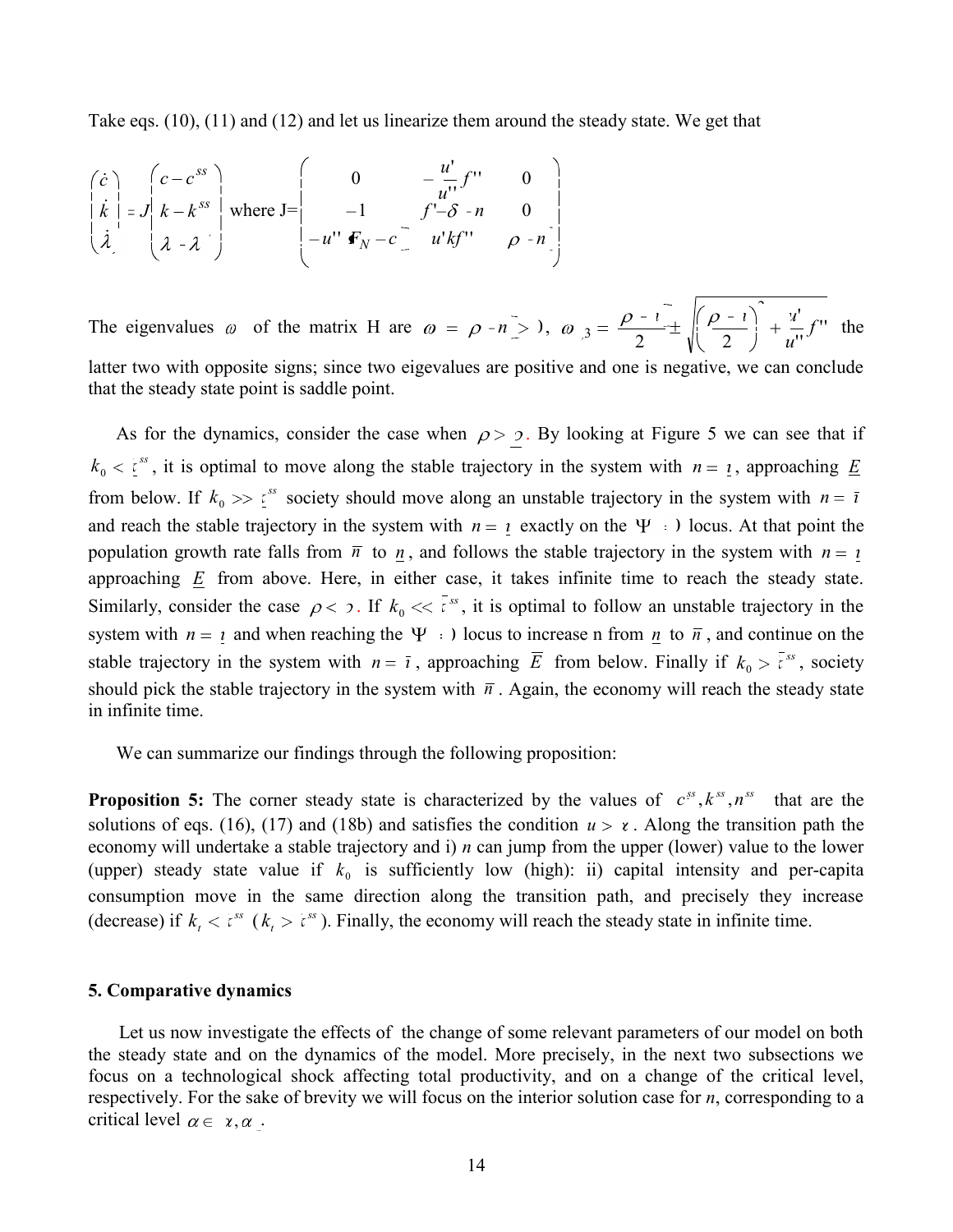### *5.1 The effects of a technological shock*

In order to analyze the effects on population growth of technological shock we introduce a total factor productivity parameter A, and replace the previous production function *f=Ag(k)*. The steady state solution is now described by the following equations:

$$
Ag'(k^{ss}) = 5 + 2 \tag{16'}
$$

$$
Ag(k^{ss}) - \delta + i^{ss} k^{ss} = z^{ss}
$$
 (17)

$$
\frac{u(c^{ss})-\alpha}{u'c^{ss}} = z^{ss} - Ag(k^{ss}) - 4g'(k^{ss})k^{ss}
$$
 (18a')

Let us point out the consequences on the steady state of an unexpected permanent increase in *A* occurring in period  $t_1$ . We will also discuss the implications for the dynamics of the model of this technological shock.

All equations are affected. First, as far as steady state capital is concerned, when *A* increases the new steady state capital will be higher: differentiating (16"), since *g* is concave, we get  $\frac{1}{11}$  >  $\frac{1}{11}$ differentiating (18a') with respect to *A* and realizing that  $k^{ss}$  is a function of *A* (from (16')), we have  $\frac{g'}{Ag'}$ *g dA*  $\frac{dk^{ss}}{dt} = -\frac{g'}{du} > 0$  and the  $\dot{c} = 0$  line shifts right. As for the steady state per capita consumption, by  $\frac{12}{10}$   $<$   $\frac{1}{2}$ ''Finally, by totally differentiating (17') with respect to *A* and using the derivatives for  $k^{ss}$  and  $c^{ss}$ , we 2 *u u u g dA*  $\frac{dc^{ss}}{ds} = \frac{g}{u} \frac{u'^2}{s} < 1$ .

get: 
$$
\frac{dn^{ss}}{dA} = \frac{1}{k} \left[ g - \rho - n \frac{g'}{-Ag''} - \frac{g}{u''} \frac{u'^2}{u - \alpha} \right] > 0
$$

As for the locus  $\Psi$  : ), recall that it is defined by  $\frac{d\mathbf{a}}{dt} - c + Ag - kAg = 0$ *u*  $\frac{u-\alpha}{u}$  –  $c + Ag - kAg' = 1$ , providing all combinations of *c* and *k* satisfying (18a). To see how such a locus changes with *A*, we must see how *c* associated with each *k* varies. Thus we take the derivative with respect to *A*, keeping *k* constant, which yields:  $\frac{ac}{dx} = \frac{u}{u} \frac{g}{g} \frac{g}{g} \frac{g}{g} \leq 0 \Leftrightarrow u$ *u g kg u u dA*  $\frac{dc}{dt} = \frac{u'^2}{u} \frac{g - kg'}{g} \ge 0$ '' $\mathbf{r}$ ; hence, we can conclude that the locus  $\Psi$  : ) shifts inwards

.

when *A* increases, apart from the intercepts on the vertical axis, where *k* is equal to zero.

All this considered, as for the steady state, when *A* increases,  $c^{ss}$  decreases while  $k^{ss}$  and  $n^{ss}$  increase as well. The new steady state moves from point  $E$  to point  $E'$  in Figure 6.

Consumption must jump instantaneously on to the new stable trajectory leading to E". Otherwise, if *c* remains where it is it would take a path north-west and reach the  $k=0$  axis in finite time, forcing eventually consumption to drop to zero and violating eq. (11). The drop in consumption is depicted in Figure 6. The stable trajectory leading to the new steady state is inside the  $\Psi$  : ) locus and consequently  $\lambda$  is negative, by (15), and the population growth rate is at its minimum,  $n$ . Along this trajectory, per capita consumption and capital are increasing over time. When the economy reaches E"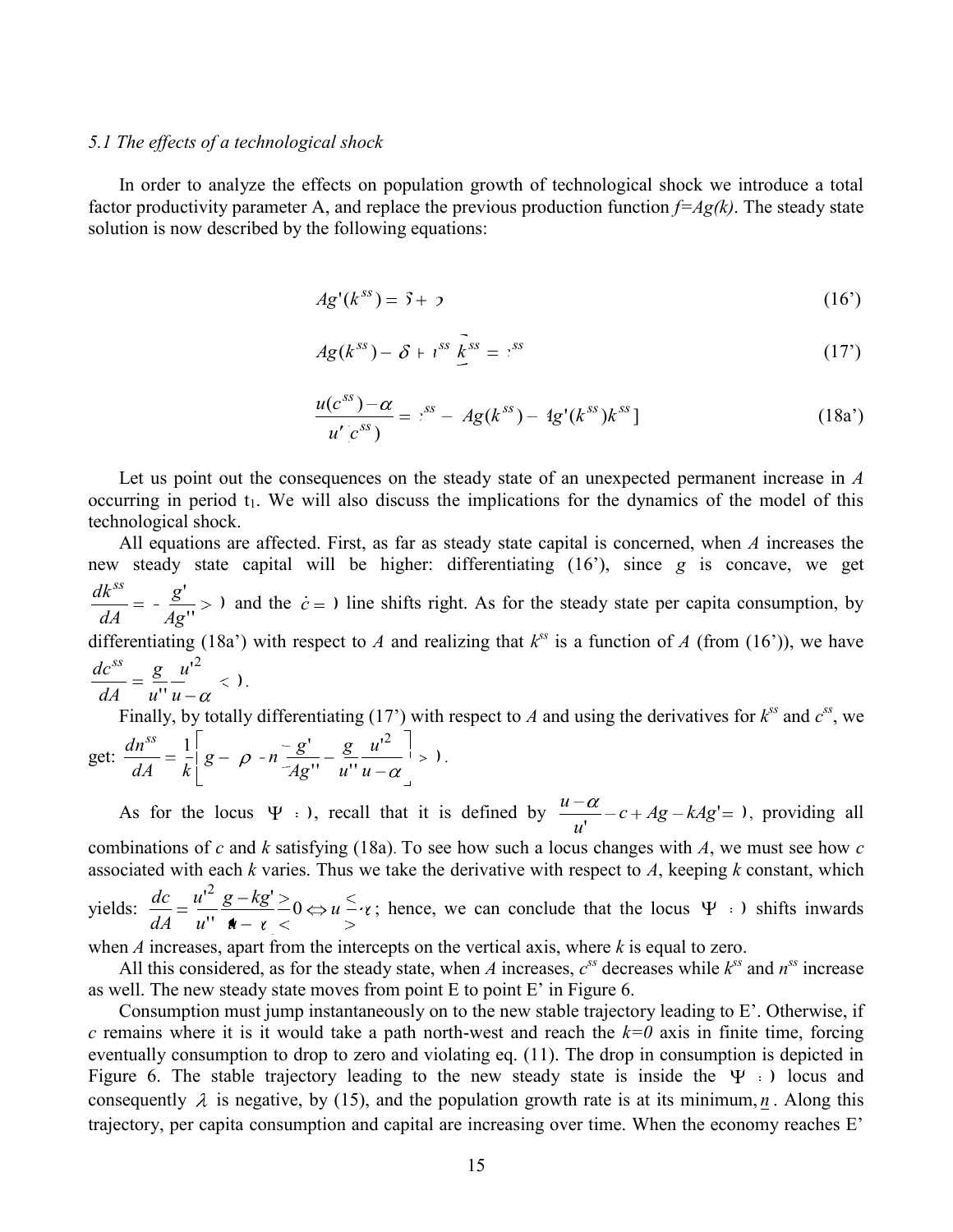at say time  $t_2$  the population growth rate jumps to its new interior steady state level which is higher than the previous steady state level as shown above.



**Figure 6: The effects of a positive technological shock**

Let us provide an economic intuition of the dynamics of the model initiated by the increase in *A*. First note that at time  $t_1$  consumption falls down (see Fig. 7a): in fact, since the new steady state capital intensity is higher, it is optimal for the society to boost capital accumulation in order to exploit the higher productivity of both capital and labour. Thus, the society finds it convenient to increase capita accumulation by reducing the amount of resources consumed in period  $t_1$ , in such a way that the economy jumps on the new saddle path at time  $t_1$ . In the following periods, both consumption and capital intensity grow steadily towards the new steady state. Note that the increase of both variables during the transition is favoured by the reduction of the population growth rate, which remains at the lower boundary level throughout (see Fig. 7b).

We can summarize our findings with the following proposition:

**Proposition 6:** An increase in *A* increases  $k^{ss}$ , reduces  $c^{ss}$  and increases  $n^{ss}$ . Along the transition path, the economy experiences a demographic deceleration, with  $n$  sticking at the lower limit  $n$ , while percapita consumption experiences an undershooting movement, in that after falling down, it progressively increases towards the new steady state value. Finally, per capita capital constantly increases along the transition.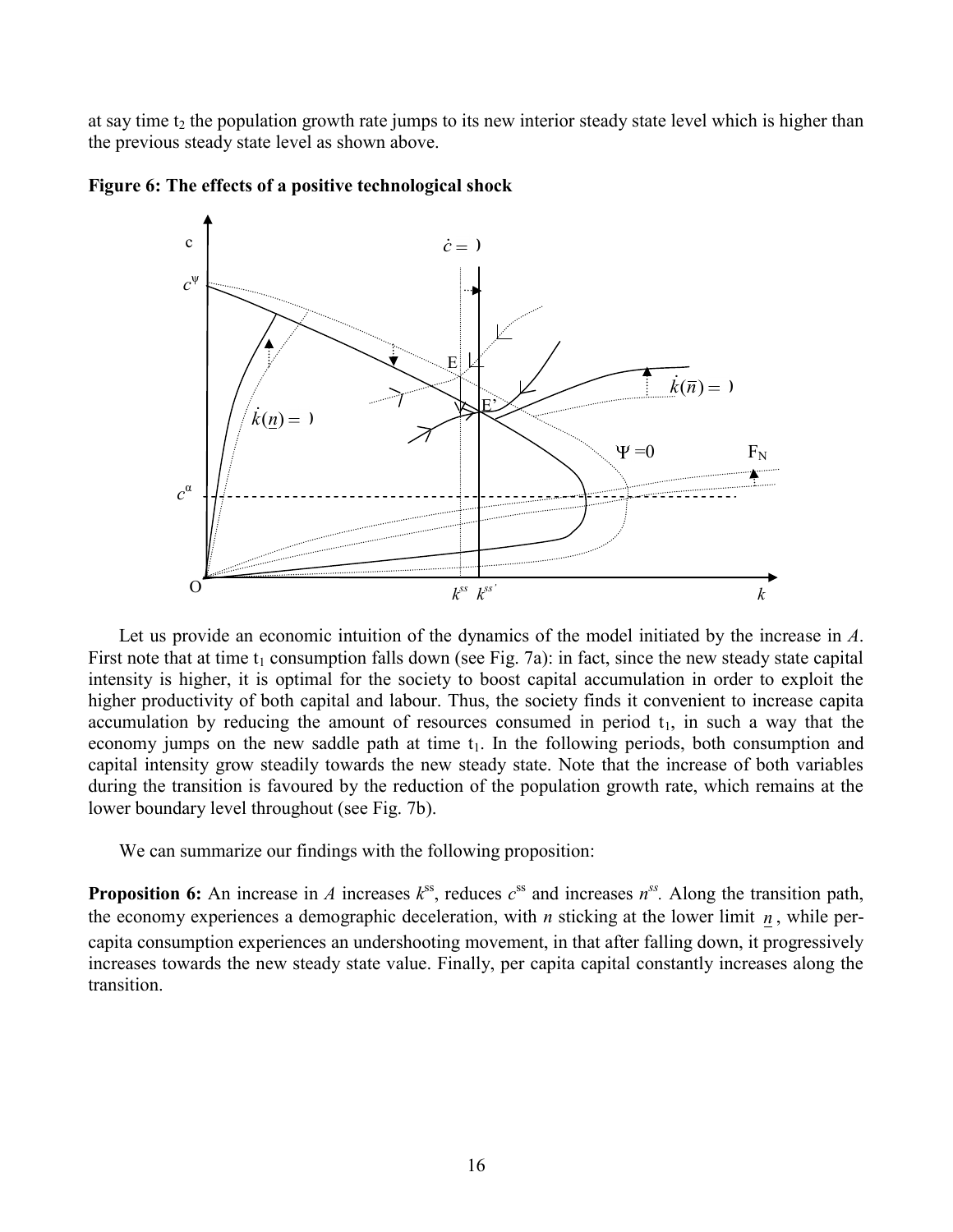**Figure 7a: Dynamic path of consumption caused by an increase of total productivity** 



**Figure 7b: Dynamic path of population growth rate caused by an increase of total productivity** 



### *5.2. Increase of the critical level utility*

Suppose now that at a certain time  $t_1$  the critical level  $\alpha$  is increased. In fact, the only locus affected by the change of  $\alpha$  is  $\Psi$  : ):  $\frac{d\alpha}{dx} = -\frac{d\alpha}{dx} + \frac{1}{2}$ *u u*  $\frac{\alpha}{N}$  =  $\frac{N}{N}$  + : More precisely, since for any given level of *k* it turns out that  $\frac{dC}{d\alpha}$  =  $-\frac{u}{u'' \cdot 1 - \alpha}$  > < 0  $\frac{u'}{u'' \cdot 1}$ *u d*  $\left| \begin{array}{c} \frac{dc}{d} \\ \frac{dv}{d\lambda} \end{array} \right| = -\frac{u'}{u}$  > > > iff  $u > \lambda$ , then the locus shifts outwards (see Fig. 8).

Note that given that  $k^{ss}$  remains constant, the outwards shift of the  $\Psi :$  implies an increase of  $c^{ss}$ . Moreover, from eq. (16)-(18a) it turns out that *d dc*  $d\alpha$  *k*  $dn^{ss}$  1  $dc^{ss}$ *ss*  $\frac{ds}{ds} = \frac{1}{\cos \theta} \frac{d\theta^{ss}}{ds} < 0$ . As for the adjustment towards the equilibrium, it is easy to realize that there is no dynamics, in that the economy jumps instantaneously on the new steady state, characterized by higher consumption and lower population growth rate. Finally, when the critical level takes values which are outside the  $\alpha, \alpha$ , further changes of it produce no effect on the steady state values for  $c^{ss}$ ,  $k^{ss}$ ,  $n^{ss}$ .

We summarize our findings in the following proposition: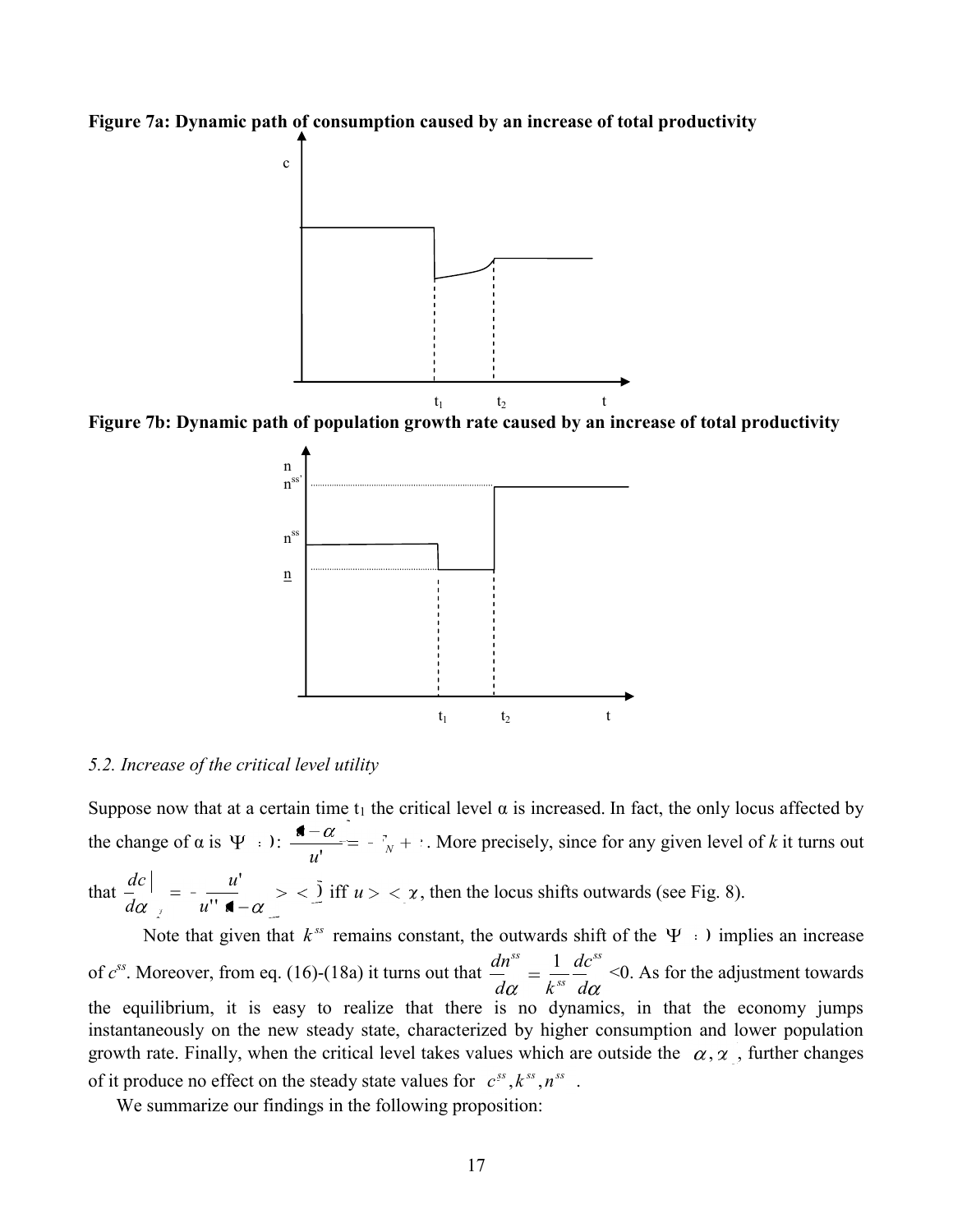**Proposition 7:** An increase of the critical level increases  $c^{ss}$ , leaves  $k^{ss}$  unchanged, and decreases  $n^{ss}$ . The economy achieves the new steady state instantaneously.



**Figure 8: The effects on an increase of the critical level**

#### **6. Conclusions**

In the present work we characterize the steady state equilibrium and the dynamic properties of an intertemporal economy with production and endogenous fertility, under a critical-level utilitarian welfare criterion (CLU). We show that the steady state solution emerging under the CLU approach would coincide with the one generated by Classical Utilitarianism (i.e. population should grow at the maximum speed –the so-called "the repugnant conclusion") only if the critical level adopted is too low, while the solution would coincide with the one obtaining in the Average Utilitarianism approach (i.e. population should grow at the maximum speed) only if the adopted critical level is too high. Such a result has two straightforward implications: from a normative standpoint, the CLU approach can provide results which differ from the traditional ones if the critical level to be chosen belongs to a positive, closed set. From a positive perspective, the results stemming from the CLU approach may represent an alternative interpretation of the observed different population growth paths undertaken by developed and underdeveloped countries (that is, in terms of different critical levels). In fact, according to our results it may well be the case that underdeveloped countries find it optimal to grow as fast as possible given that they are entailed with a lower critical level, while developed countries have reduced their fertility rates due to a higher critical level. Clearly, the conjecture that the critical level can vary according to the stage of development an economy is experiencing seems plausible and is left for future research (preliminary results on such an issue confirm that this extension can strengthen the robustness and the explicative power of the CLU approach).

As for the optimal transition towards the equilibrium, we show that while consumption and capital move in the same directions, the optimal rate of population growth is a corner solution, either at the lower or at the upper limit, depending on whether the initial capital intensity is higher or lower than the steady state level, respectively. Moreover, we point out that the economy reaches the steady state in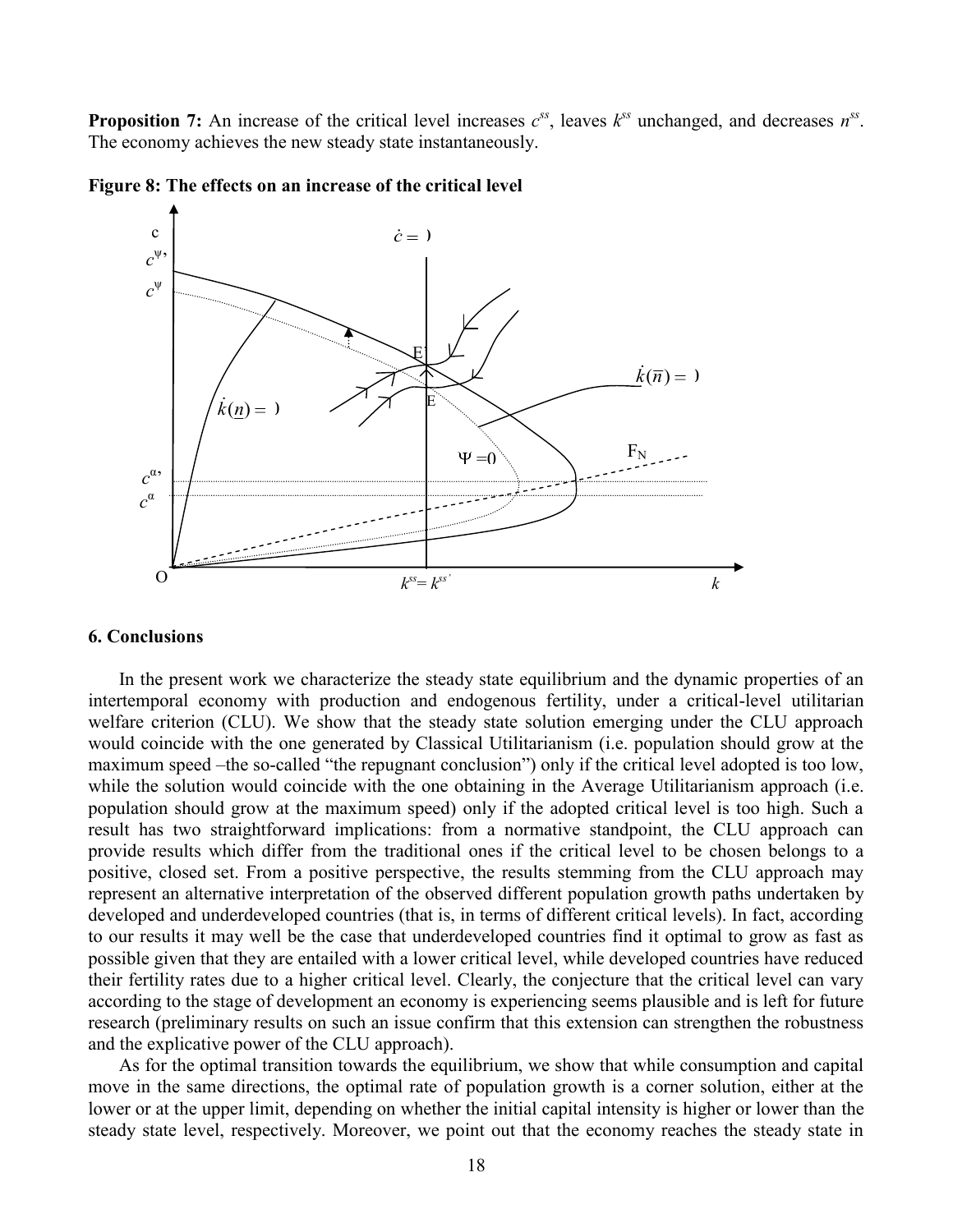either finite or infinite time, depending on whether the steady state solution for the population growth rate is either interior or corner solution. We also perform a comparative dynamics analysis, in which we show that, at the steady state: a) a positive technological shock increases both optimal capital and optimal population growth rates, while reduces consumption; b) An increase of the critical level parameter increases optimal consumption, leaves the optimal capital intensity unchanged and decreases the optimal population growth rate. While in the former case the dynamics of the economy implies an initial reduction of per-capita consumption and then a parallel increase of both consumption and capital along the transition (with the rate of growth at the minimum level), in the latter the economy achieves the new steady state equilibrium instantaneously.

**Acknowledgments:** We are grateful to two anonymous referees and the Editor for suggestions that greatly improved the paper. We also thank participants at the seminars held at the University of Pisa (Italy) and Durham (UK) and at the MMF 2010 Annual Conference (Cyprus) for their helpful suggestions and comments We are also grateful to Elvio Arcinelli for his useful comments and suggestions. All remaining errors are our own responsibility.

### **References**

- Arrhenius, G. (2000). "An impossibility theorem for welfarist axiologies", *Economics and Philosophy*, 16, 247-66;
- Barro, R.J., Becker, G.S., (1989): "A Reformulation of the Economic Theory of Fertility", *Quarterly Journal of Economics*, 103, 1-25;
- Becker G.S., Barro R.J. (1988): "Fertility Choice in a Model of Economic Growth", *Econometrica*, 57, 481-501;
- Blackorby, C., Bossert, W., and Donaldson, D. (1995). "Intertemporal population ethics: critical-level utilitarian principles", *Econometrica* 63, 1303-20;
- Blackorby, C., Bossert, W., and Donaldson, D. (1997). "Birth-date dependent population ethics: critical-level principles", *Journal of Economic Theory, 77*, 260-84;
- Blackorby, C., Bossert, W., and Donaldson, D. (2002). "Critical –lelvel population principles and the repugnant conclusion", *Department of Economics, University of British Columbia Discussion paper* n.: 02-16;
- Blackorby, C., Bossert, W., and Donaldson, D. (2005). *Population Issues in Social Choice Theory, Welfare Economics, and Ethics*, Cambridge University Press;
- Broome, J. (1992). *"Counting the Cost of Global Warming"*, London, White Horse Press;
- Cass, D. (1965). "Optimum Growth in an Aggregative Model of Capital Accumulation", *Review of Economic Studies*, Vol. 32, pp.233-40.
- Dasgupta, P.S. (1969). "On the Concept of Optimum Population," *The Review of Economic Studies*, Vol. 36, pp. 295-318;
- Golosov, M., Jones, L.E., and Tertilt M. (2007). "Efficiency with Endogenous Population Growth", *Econometrica*, 75, 1039-71;
- Hurka, T. (1983). "Value and population size", *Ethics,* 93, 496-507;
- Hurka, T. (2000). "Comment on "Population Principles with Number-Dependent Critical levels"", unpublished manuscript, Department of Philosophy, University of Calgary;
- Jaeger, K., and Kuhle, W. (2009). "The Optimum Growth Rate for Population Reconsidered", *Journal of Population Economics*, 22, 23-41;